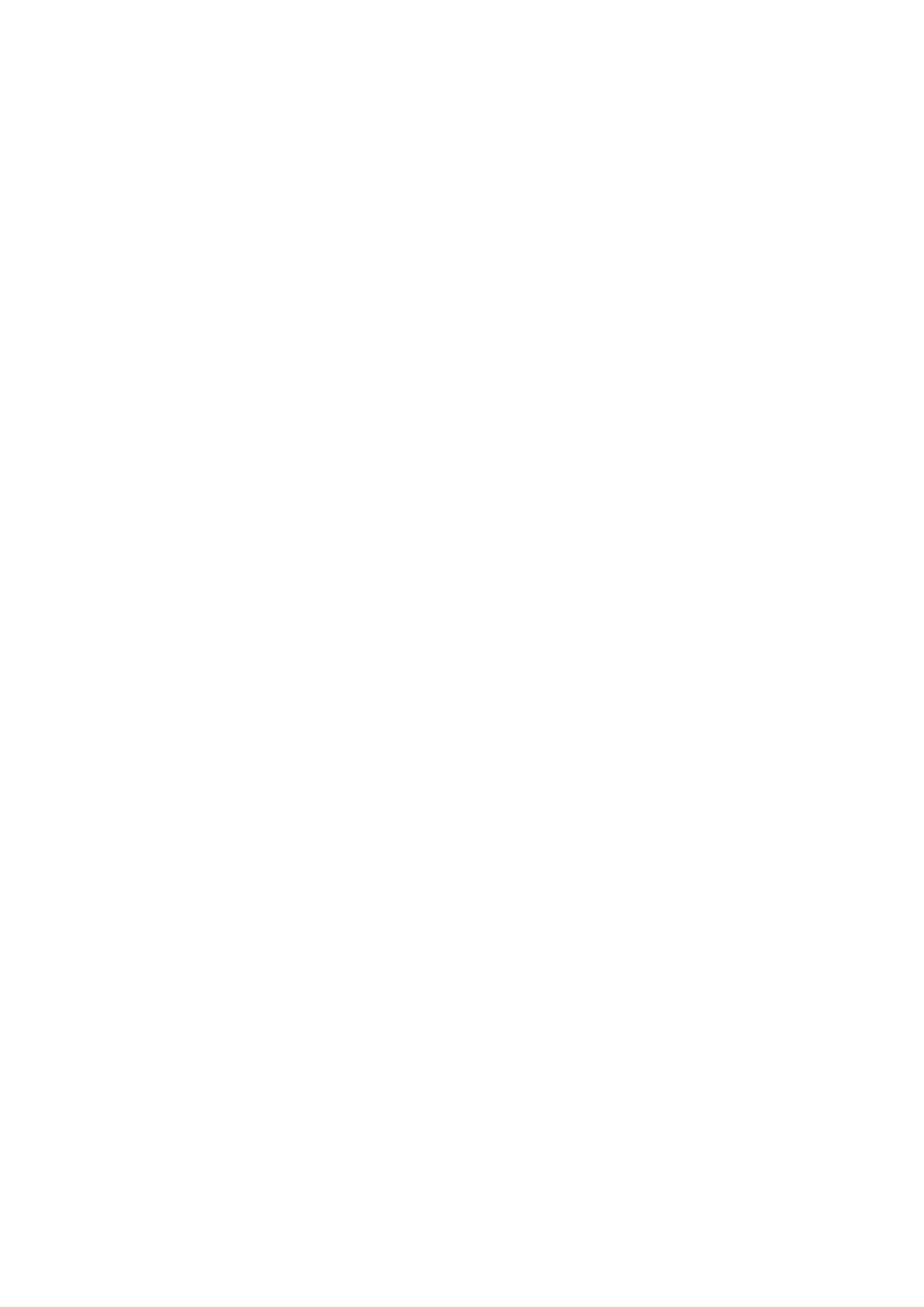European Dialogue on Internet Governance EuroDIG 2010

Messages from Madrid

**Madrid, 29-30 April 2010** Telefónica, Distrito C, Madrid

EuroDIG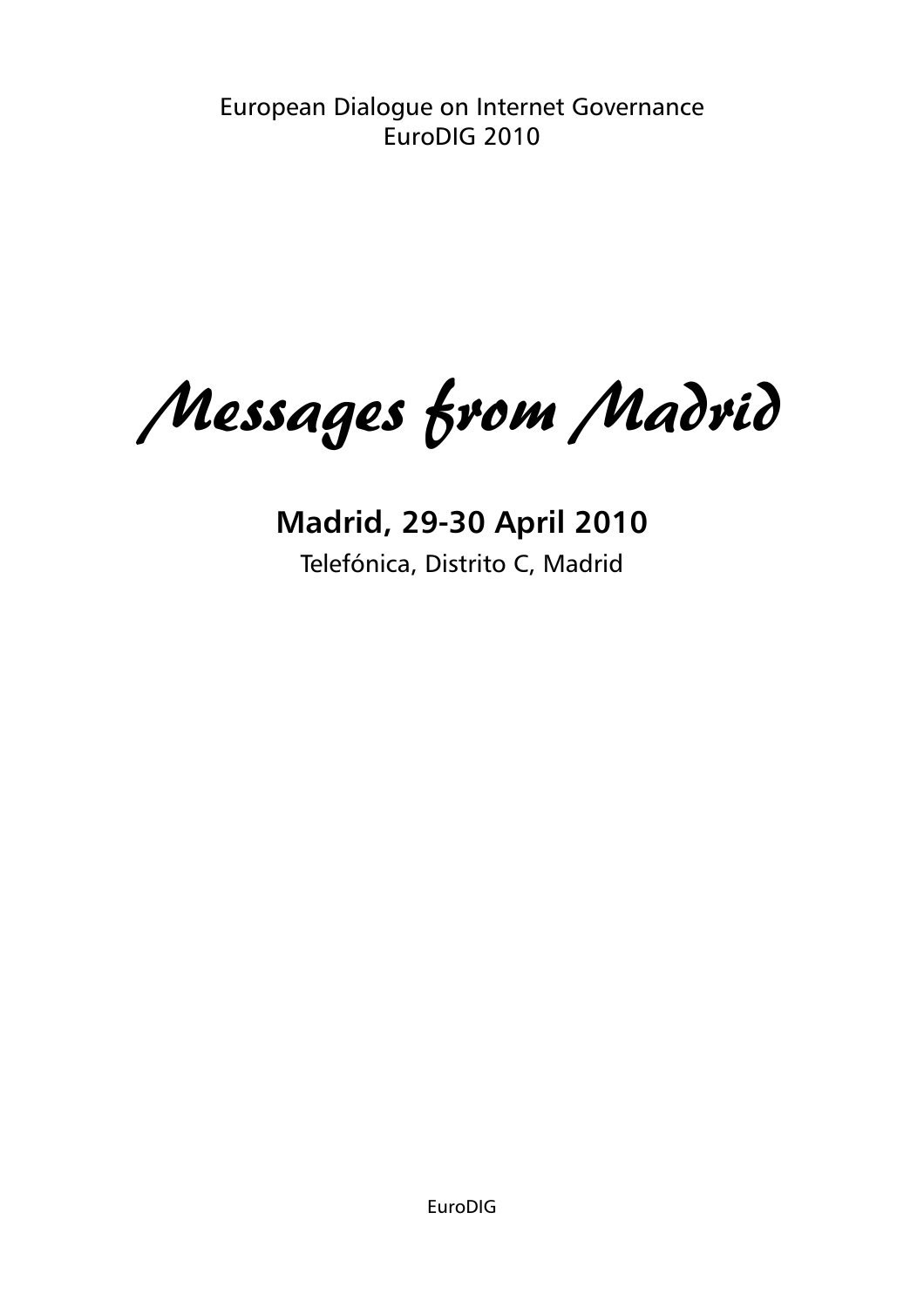EuroDIG secretariat Directorate General of Human Rights and Legal Affairs Council of Europe F-67075 Strasbourg Cedex

© Council of Europe 2010 Printed at the Council of Europe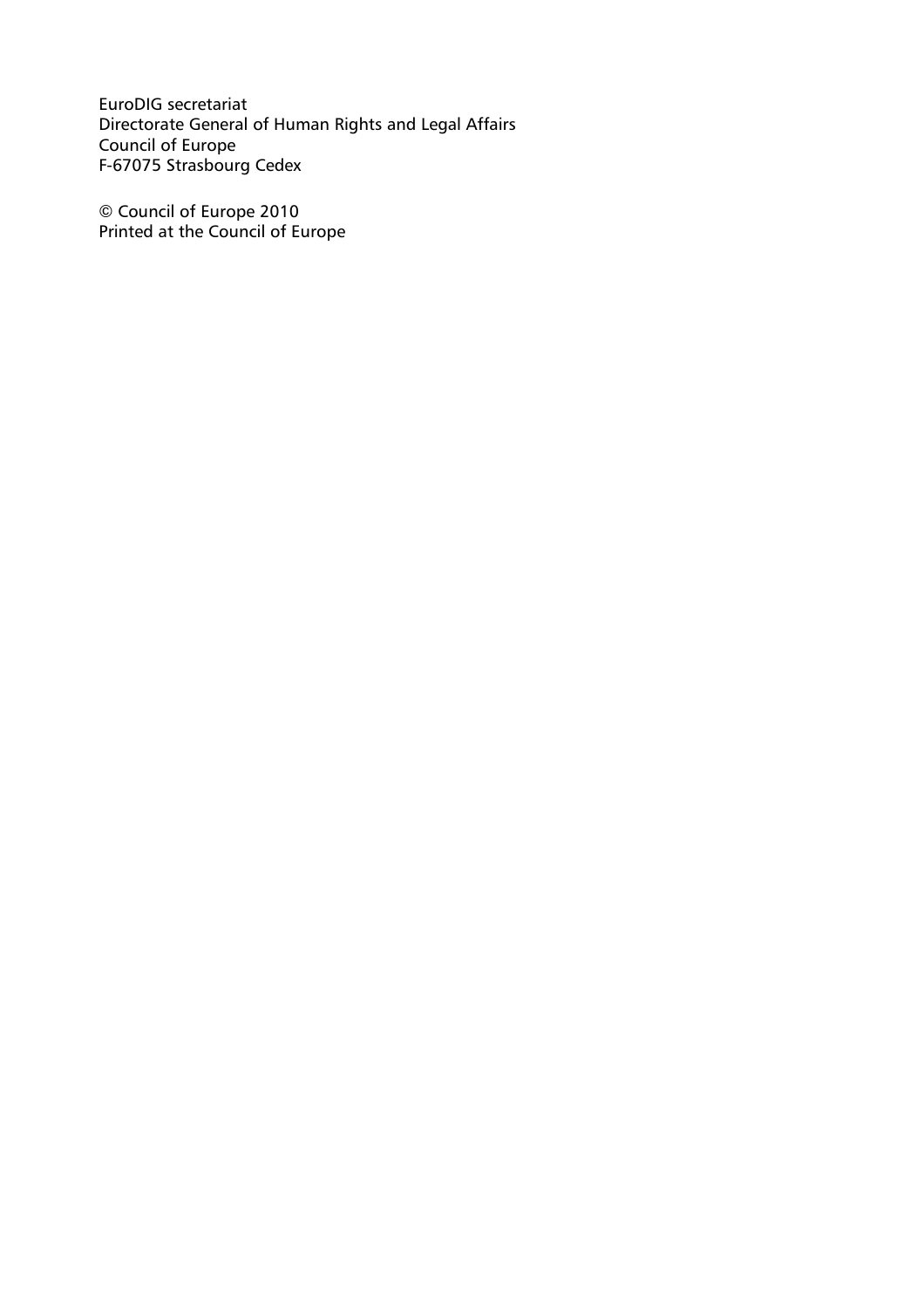## Information on EuroDIG

The Pan-European dialogue on Internet governance (EuroDIG), the European Internet Governance Forum, is an open platform for informal and inclusive discussion and exchange on public policy issues related to Internet Governance (IG) between stakeholders from all over Europe. It was created in 2008 by a number of key stakeholders representing various European stakeholder groups working in the field of IG. EuroDIG is a network which is open to all European stakeholders that are interested in contributing to an open and interactive discussion on IG issues. The stakeholders participating in the EuroDIG programme network comprise a considerable number of representatives from civil society, the business sector, the technical and academic communities as well as European governments, institutions and organisations including the EU-presidency, the European Commission, the European Parliament, the Council of Europe and the European Broadcasting Union.<sup>1</sup> The purpose of EuroDIG is twofold: first, to help European stakeholders to exchange their views and best practices on issues to be discussed at meetings of the Internet Governance Forum (IGF), including the identification of common ground shared by all European stakeholders and highlighting the diversity of experience of the different European stakeholders; second, to raise awareness in Europe and among European stakeholders about the relevance and value of multi-stakeholder dialogue.

The third edition of EuroDIG was held on 29-30 April 2010 at the headquarters of Telefónica, in Madrid. It was organised by the Spanish IGF, the Council of Europe and the Swiss Federal Office of Communication (OFCOM) together with a number of other stakeholders, with the support of

Telefónica and Fundación Telefónica, the Ministry of Industry, Tourism and Commerce of Spain (through red.es) and the City of Madrid, coinciding with the Spanish Presidency of the European Union.

Following an opening session on the public and economic value of the Internet in Europe and a dialogue between representatives of 10 national IGF platforms, there were seven thematic workshops and five plenary sessions organised by open groups of interested European stakeholders. More information on these events and their organisers can be found on the EuroDIG website at: http://www.eurodig.org/.

EuroDIG 2010 was attended by around 290 participants from stakeholder groups and regions across Europe. There were approximately 220 remotely connected participants many of whom used EuroDIG remote hubs in 10 cities across Europe: Baku (Azerbaijan), Yerevan (Armenia), Sarajevo (Bosnia), Toulouse and Strasbourg (France), Tbilisi (Georgia), Chisinau (Moldova), Bucharest (Romania), Belgrade (Serbia) and Kiev (Ukraine). Remote participation was provided using a combination of live video-streaming, realtime captioning and tweets, social network and wiki reports. The remote hubs were meetings of local people who interacted with the Madrid meeting by sending comments and questions in real time. For every EuroDIG session, there was a remote participation moderator connecting hubs with the Madrid meeting.

The organisation of these remote hubs was an integral part of an Internet Governance Capacity Building Programme targeting stakeholders from Central and Southern European countries. This programme includes six months of teaching and research activities and the participation of the best students at EuroDIG.

<sup>1.</sup> For more information see: http://www.eurodig.org: programme network.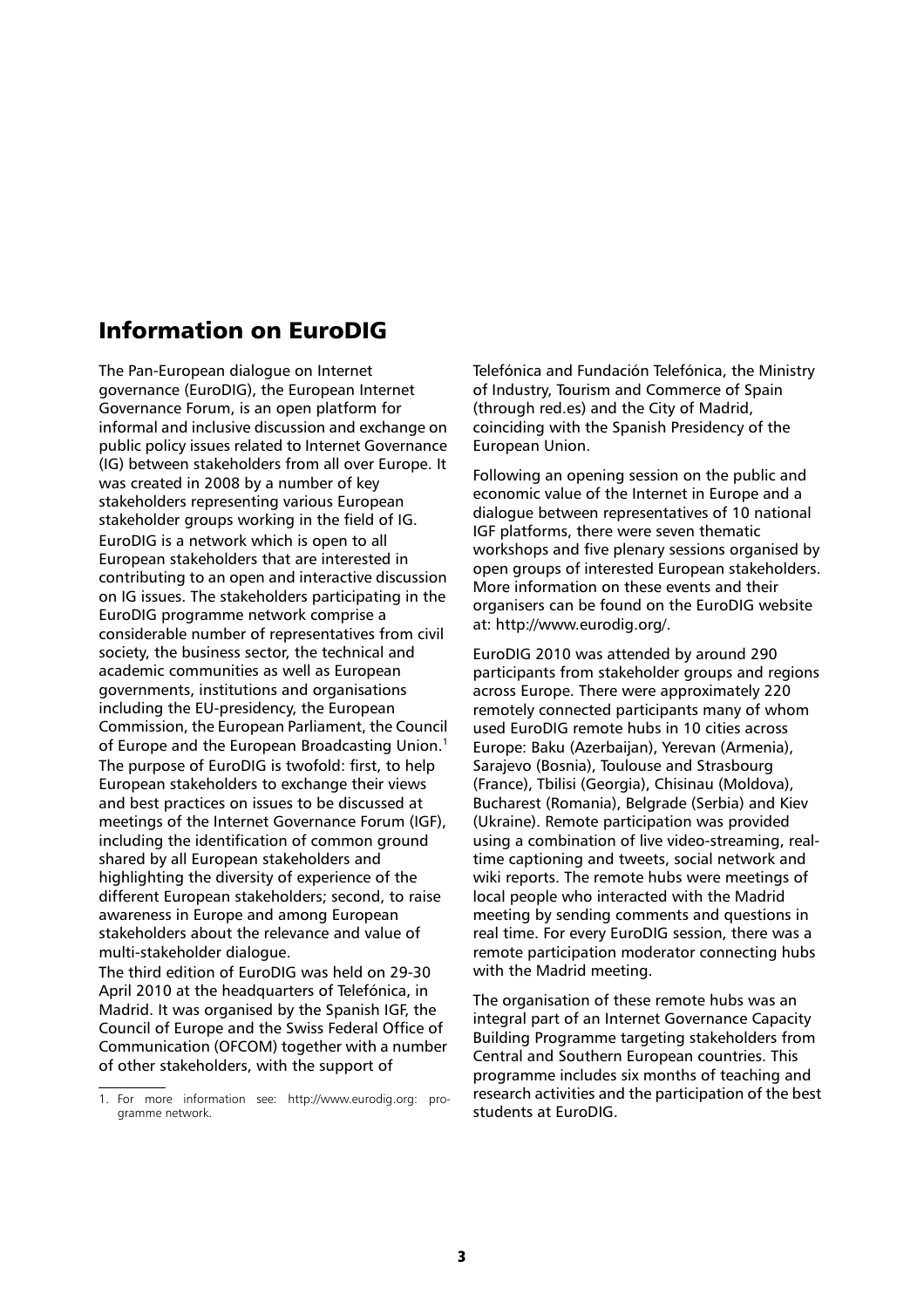**A**bout the Messages from Madrid: This document contains a number of messages flowing from EuroDIG workshop and plenary events. The Messages are not a negotiated text. They have been put together by the rapporteurs in consultation with the organising teams of each plenary and workshop session and serve as key messages from Europe into the global debate.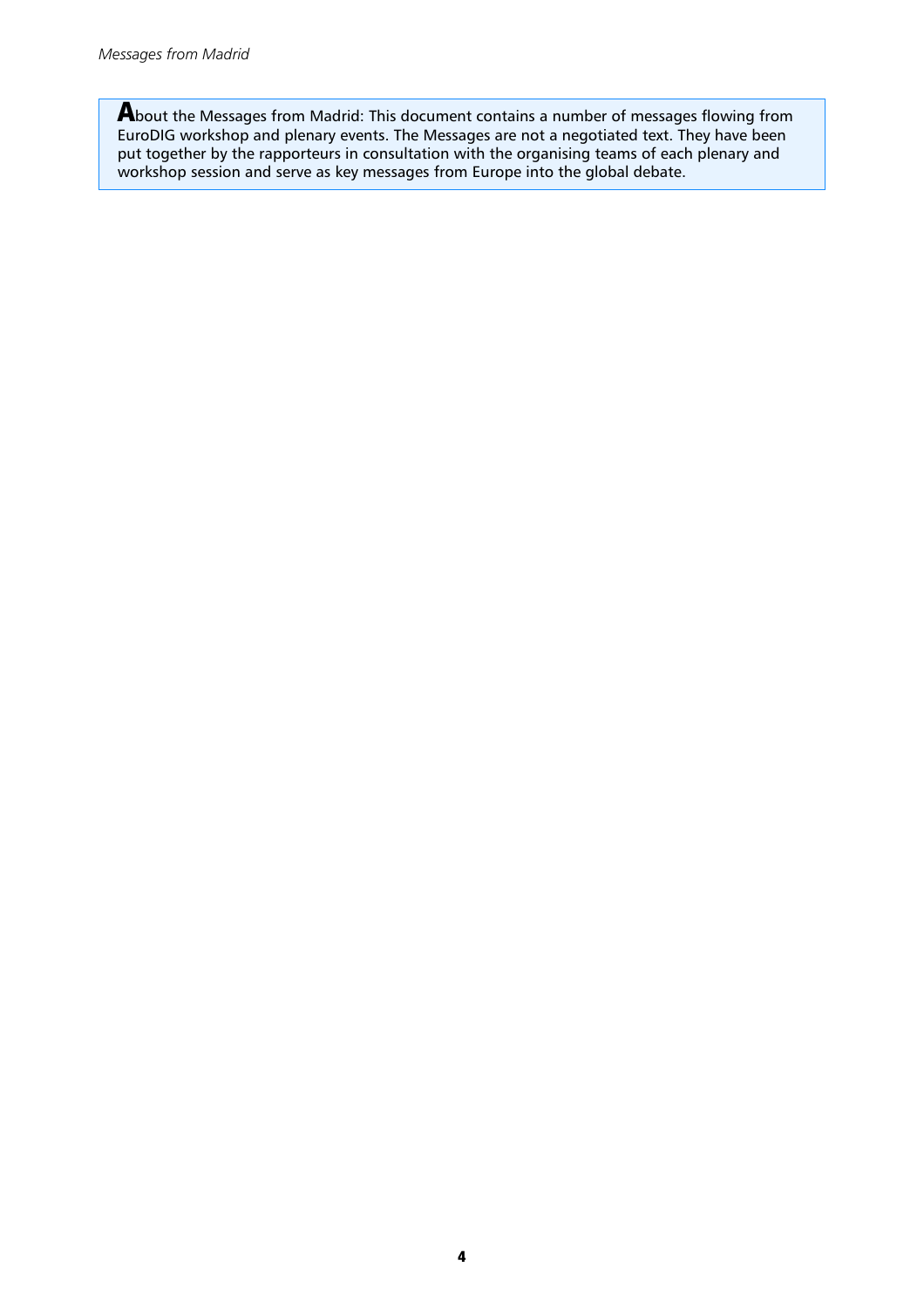## Executive summary

## **What is the public and economic value of the Internet for Europe?**

The Internet is a public value space bringing more than just economic wealth to users. Digital education is a precondition for employment and for generally empowering citizens. Avoiding over-regulation of the Internet is important.

## **National debates on Internet governance**

National Internet governance platforms are important for sharing information and experiences, and offers spaces for interaction with policy makers. EuroDIG provides a common European focal point, in particular for their coordination and promotion.

## **Workshops**

## **Cross-border cybercrime jurisdiction under cloud computing**

The Budapest Convention and Convention 108 are the starting points in addressing cybercrime and data protection. The way forward should include reference to: development of policies and guidance for LEAs to carry out trans-border criminal investigations, multistakeholder cooperation and awareness raising efforts, and the setting up of a multi-stakeholder working group led by the Council of Europe in cooperation with the European Union.

## **Geographical and other names of public interest as new TLDs**

The Domain Name Space is a global common resource, in which new gTLDs present various opportunities that must be developed in the global public interest perspective.

The "one size fits all" approach is one major reason for the delays in the new gTLD program because no single regime can be expected to reasonably cover TLDs as diverse as geographic TLDs, brand TLDs, linguistic community TLDs and keyword TLDs.

Short meaningful keyword TLDs also raise public interest issues. Different types of legal contracts are therefore necessary. It is preferable to respect local

laws (rather than Californian law only) that TLDs purport to serve. Specific application procedures for terms of public interest as TLDs should be explored. To this end, ICANN should explore creating a public interest team of qualified experts.

## **Internet as a platform for innovation and development of new business models**

The sharing of (cultural) content and its digitalization is important. Enabling access to digital content on the Internet from any and all countries/territories, 'mash-up', digital derivative works, and agreements between content creators, telco operators and content aggregators (in order to share revenue), were highlighted as different ways forward.

## **IPv6 transition – business impact and governance issues**

There is an increasing IPv4 space exhaustion. Entering potential new markets dealing with IPv4 addresses is not recommended. EU member states are encouraged to move ahead to foster deployment by their communities. The industry sees no need to change model (RIR allocation, policies, etc.). Regulators must themselves learn about IPv6 so that they can then regulate as necessary from a position of knowledge.

## **Children and social media – opportunities and risks, rules and responsibilities**

ICTs provide children with an unprecedented possibility of having their voice heard and in participating in the public discourse of society. Protectionist educational approaches to the use of Internet often produce negative results and do not allow young people to apply the principles of autonomy and critical reflection to negative messages nor do they let them develop self-defence communication against politically incorrect messages. Media literacy should be considered as one of the priority issues of Internet governance. New pedagogies of communication, minimum competencies in order to be Internet literate, and the implementation of media literacy programmes are important ways to move forward.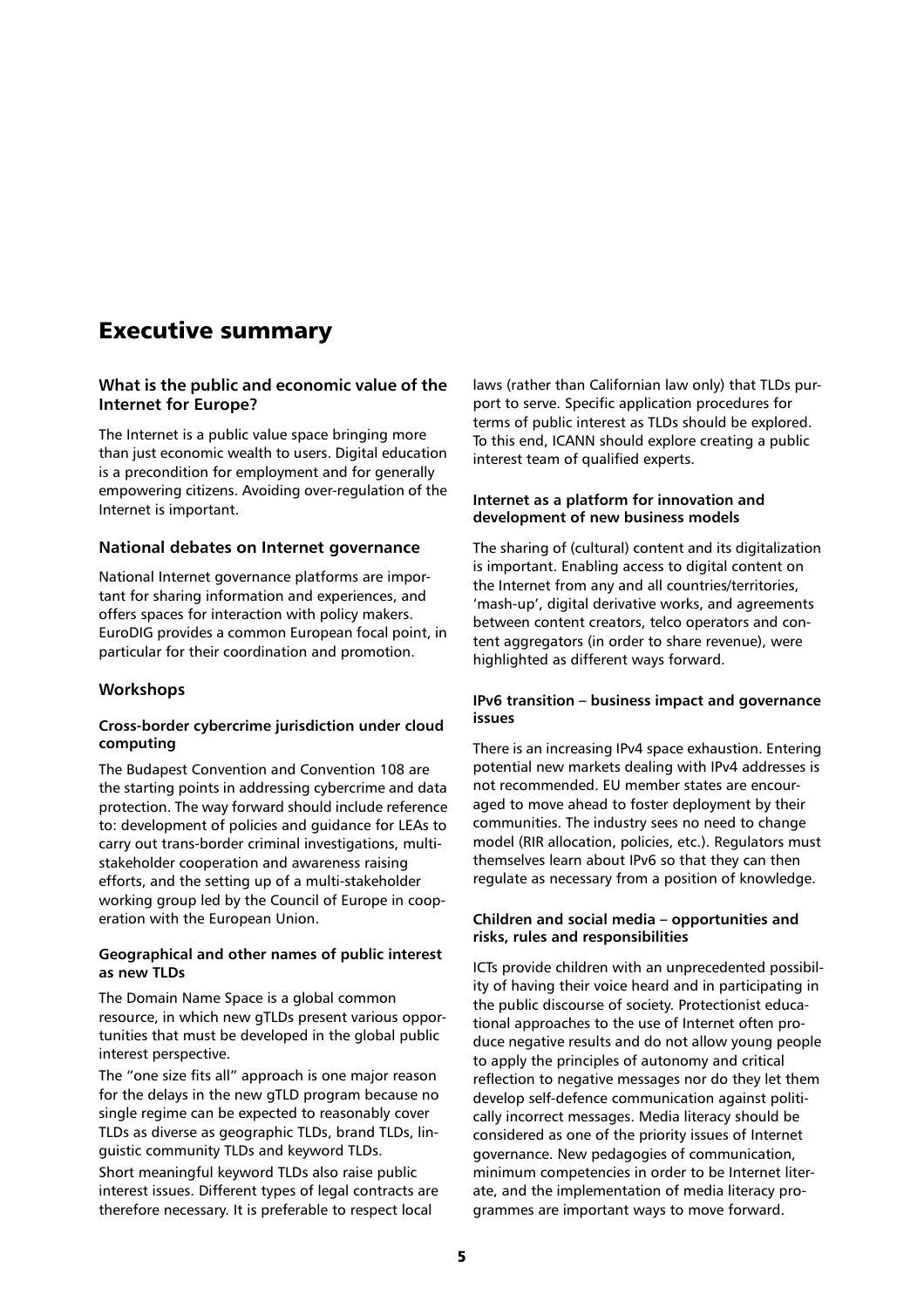## **Sovereignty of states and the role and obligations of governments in the global multi-stakeholder Internet environment**

International law provides a wealth of legal concepts which can be instructive for purposes of developing principles of international cooperation on cross-border Internet, such as the principle of equitable and reasonable access to critical resources, state responsibility for actions taking place within its jurisdiction which have negative impact in another as well as state responsibility for action taken by private actors, under a standard of due diligence.

## **Open hour on cloud computing: from fog to secure cloud – a regulatory perspective**

The governance of cloud computing necessitates: clarifying the roles and responsibilities of actors; improving and facilitating international data transfers and improving certainty as to applicable law and jurisdiction; increasing transparency regarding privacy and security for customers of cloud computing services; improving consumers control over their privacy and the processing of their data (including deletion) and improved enforceability of consumers' data protection; increasing awareness of cloud services, privacy and contractual policies; increasing legal certainty through the adoption of global privacy standards.

## **Plenary sessions**

Online content policies in Europe – where are we going: There is no clear common and holistic strategy regarding the issues of liability for and blocking of Internet content.

It is increasingly unclear what "actual knowledge of illegal activity or information" is with regard to the liability of service providers. The overly-cautious behaviour of these providers can be in conflict with user's freedom of expression. Users themselves are also increasingly being held liable for their online activities, particularly because of the criminalizing of copyright infringements. Concern was raised regarding the proportionality of the (legal) measures being introduced to deal with Internet content. The proportionality of any blocking measure *vis-à-vis* human rights was highlighted with reference to the need for a specific (legal) basis that makes it foreseeable (rule of law) while, on the other hand, procedural safeguards should be in place that allow users to question and challenge blocking measures.

## **Global privacy standards for the internet and working world**

Important risks include data retention and how this may threaten freedom of association to form and join a trade union, the risks of centralising data held by governments and companies, the lack of legal certainty when defining jurisdictions in a global world, and the effect of the Internet on the so called "right

to oblivion". Global privacy standards, privacy by design and by default for future technologies and applications, data protection education to be included in our education systems, and privacy enhancing infrastructure at work, were all highlighted as ways to move forward.

## **Principles of "network neutrality" and policies for an open Internet**

The key principles underlying the "open Internet" or "network neutrality" evolve around: (i) no discrimination of traffic based on sender or receiver; (ii) unrestricted user choice and access and use of content, applications and services by consumers – businesses – citizens; (iii) appropriate, reasonable and non-discriminatory traffic management. More certainty is needed on rights and obligations, such as what discrimination entails (it should not be just about anti-competitive actions under strict competition criteria) and how to define 'reasonable' traffic management and prioritisation. User-centricity and real user choice and the transparency of business offers were also underlined. Key considerations for the European Commission to consider include: freedom of expression, i.e. no censorship; transparency; investments in open networks and infrastructure competition; fair competition across the value chain; preserving innovation and investment in both networks and services.

## **Policy and decision-making and multistakeholderism – international, national and regional experiences. Is there a European vision?**

Multi-stakeholderism is a confrontation between different models of democracy: the representative democratic model versus the participatory democracy model which has developed as a way to counter the crisis of representative democracy. Multi-stakeholderism addresses the disconnection between the governors and the governed albeit noting that there are limitations as to what multi-stakeholderism can do: it cannot assure by itself legitimacy and representativeness. It cannot assure universality in points of view. It cannot be considered immune to being captured by special interests and manipulative practices. National IG debates support the idea of multi-stakeholderism on a global level. Where there is no tradition of consultation outside the spheres of government, countries have started adopting the multi-stakeholder approach for issues related to Internet governance.

## **The Internet in 2020**

There is a need make sure that we keep the Internet user-centric, supporting the end-to-end principle so as for it to constitute no barriers to innovation. Europe's "systemic barrier" to the Internet's growth is baggage which has to be abandoned in favour of change. The protection of critical infrastructure and the issue of data distribution and their transfer are key issues that need to be addressed.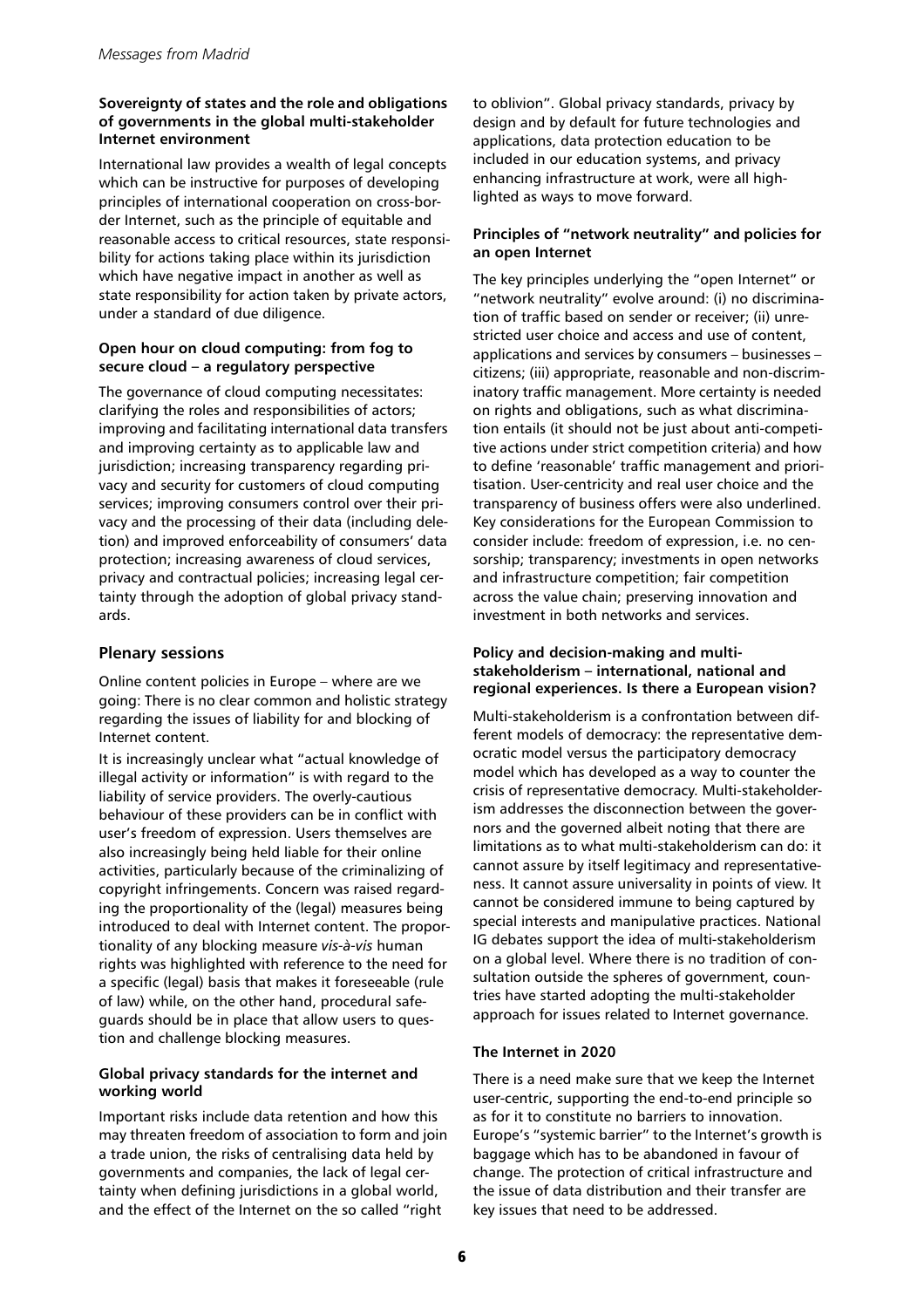## **Contents**

| What is the public and economic value of the Internet<br>for Europe?, page 5<br>National debates on Internet governance, page 5                                                                                                                                                                                                                                                                                                                                                                                                                                                                                                                                    | Workshops, page 5<br>Plenary sessions, page 6                                                                                                                                                                                                                                                                                                                                                                                                                                                                                                                                                                    |
|--------------------------------------------------------------------------------------------------------------------------------------------------------------------------------------------------------------------------------------------------------------------------------------------------------------------------------------------------------------------------------------------------------------------------------------------------------------------------------------------------------------------------------------------------------------------------------------------------------------------------------------------------------------------|------------------------------------------------------------------------------------------------------------------------------------------------------------------------------------------------------------------------------------------------------------------------------------------------------------------------------------------------------------------------------------------------------------------------------------------------------------------------------------------------------------------------------------------------------------------------------------------------------------------|
|                                                                                                                                                                                                                                                                                                                                                                                                                                                                                                                                                                                                                                                                    |                                                                                                                                                                                                                                                                                                                                                                                                                                                                                                                                                                                                                  |
|                                                                                                                                                                                                                                                                                                                                                                                                                                                                                                                                                                                                                                                                    |                                                                                                                                                                                                                                                                                                                                                                                                                                                                                                                                                                                                                  |
|                                                                                                                                                                                                                                                                                                                                                                                                                                                                                                                                                                                                                                                                    |                                                                                                                                                                                                                                                                                                                                                                                                                                                                                                                                                                                                                  |
| Workshop one: Cross-border cybercrime jurisdiction<br>under cloud computing, page 10<br>Workshop two: Geographical and other names of<br>public interest as new TLDs?, page 13<br>Workshop three: Internet as a platform for<br>innovation and development of new business<br>models, page 13<br>Workshop four: IPv6 transition - business impact<br>and governance issues, page 14<br>Plenary one: Online content policies in Europe -<br>where are we going?, page 17<br>Plenary two: Global privacy standards for the<br>internet and working world, page 18<br>Plenary three: Principles of "network neutrality" and<br>policies for an open Internet, page 19 | Workshop five: Children and social media -<br>opportunities and risks, rules and responsibilities,<br>page 15<br>Workshop six: Sovereignty of states and the role and<br>obligations of governments in the global multi-<br>stakeholder Internet environment, page 16<br>Workshop seven: Open hour on cloud computing:<br>from fog to secure cloud - a regulatory perspective,<br>page 16<br>Plenary four: Policy and decision-making and<br>multistakeholderism - international, national and<br>regional experiences. Is there an European vision?,<br>page 20<br>Plenary five: The Internet in 2020?, page 21 |
|                                                                                                                                                                                                                                                                                                                                                                                                                                                                                                                                                                                                                                                                    |                                                                                                                                                                                                                                                                                                                                                                                                                                                                                                                                                                                                                  |
| Side event: Internet Governance and Youth: Media<br>literacy, e-Participation and Privacy Participants,<br>page 23                                                                                                                                                                                                                                                                                                                                                                                                                                                                                                                                                 |                                                                                                                                                                                                                                                                                                                                                                                                                                                                                                                                                                                                                  |
|                                                                                                                                                                                                                                                                                                                                                                                                                                                                                                                                                                                                                                                                    |                                                                                                                                                                                                                                                                                                                                                                                                                                                                                                                                                                                                                  |
|                                                                                                                                                                                                                                                                                                                                                                                                                                                                                                                                                                                                                                                                    |                                                                                                                                                                                                                                                                                                                                                                                                                                                                                                                                                                                                                  |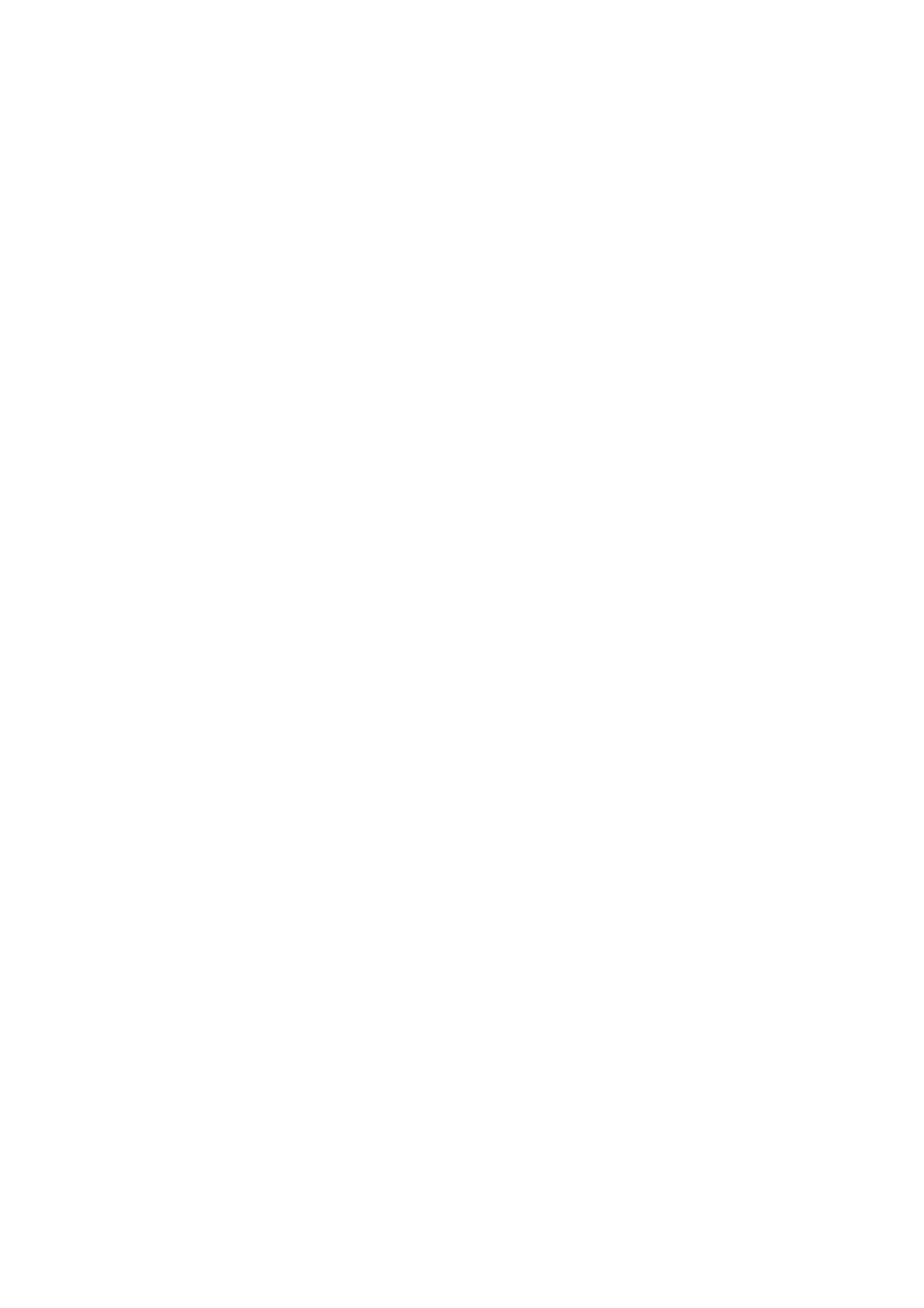## Opening sessions

The two leading lines of the session concerned the Internet as a market place which is driving development and the Internet as a public value space bringing more than just economic wealth to users. There were no doubts that the Internet is a platform for human development and that investments in it are adding significant financial value. Finding the right balance between the public interest and paying producers to produce even more (i.e. finding the balance between the social and economic value of the Internet) was highlighted.

#### Opening sessions

**Messages prepared by Vladimir Radunovic, DiploFoundation Coordinator, Internet Governance Programme Opening session panellists: Prof. José Mariano Gago, Minister of Science, Technology and Higher Education of Portugal; Elfa Ýr Gylfadottir, Ministry of Education, Science and Culture in Iceland; Visho Ajazi Lika, Deputy Minister for Innovation and the Technology of Information and Communication of Albania; Sebastian Muriel, General Director of Red.es (Chairman); Michael Niebel, European Commission; Frédéric Riehl, Vice-Director, OFCOM Switzerland; Jeroen Schokkenbroek, Head of Department on Human Rights Development, Council of Europe; Lieven Vermaele, Technical director of EBU**

Digital education was considered to be a precondition for employment and for generally empowering citizens.

The attractiveness of the Internet as a market place was considered to be subject to several conditions:

unlimited user access to content and services, including access to infrastructure and broadband. From the perspective of broadcasters, it was stated that wireless and optics-based broadband cannot be measured equally, and that the idea of giving out spectrum for broadband was considered to be not be a good option;

- uninterrupted access to the network by content and service providers with reference made to principles of 'network neutrality';
- open standards allowing competition on an equal footing;
- protection and respect for privacy and freedom of expression.

Balanced copyright protection was underlined with reference to the rights of authors while, at the same time, promoting the sharing of knowledge. Measures or sanctions in this respect should be proportionate and should not violate other rights and principles.

The Internet was clearly identified as a space of high public value with examples given of the power of the Internet to improve crisis management and to promote democratic processes. Protection of and respect for human rights on the Internet was also emphasised as a key factor.

Avoiding over-regulation of the Internet was emphasised, in particular with reference to the proportionality of (national) legal responses. Listening to the concerns and positions of stakeholders by way of an open dialogue was considered a better way forward to help build mutual trust. In this connection, policies and/or legislation should be technology neutral so that they can remain relevant as the Internet evolves.

Examples were provided of how states deal with key Internet governance issues. The Icelandic Modern Media Initiative was presented as an example to create a legal environment for new media that protects their freedom of expression and information (i.e. protection of whistle-blowers and sources of information). Albanian experiences were shared, in particular in linking schools and creating public access points, as well as enabling e-commerce and e-government services.

It was argued that there is not enough being done to digitally preserve, disseminate and promote pan-European values on the Internet, in particular with regard to cultural and language diversity.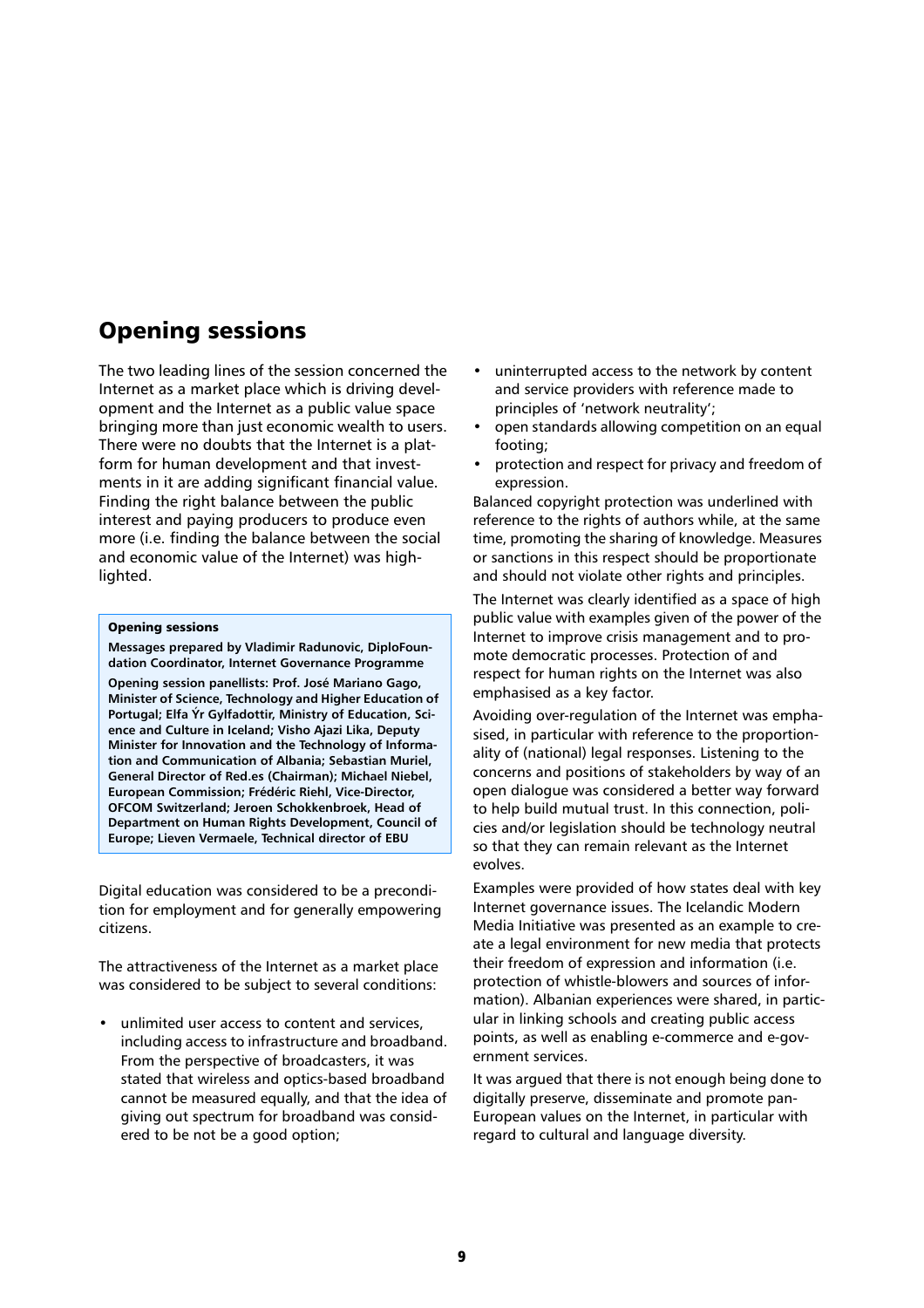## National debates on Internet governance

National IGFs are multiplying in Europe with various operational models and origins (civil society, institutions, business sector etc) all of which are based on a multi-stakeholder approach to dialogue (i.e. not topdown approach) including strong interaction with policy makers (i.e. via a bottom-up approach and the involvement of parliamentarians in certain countries).

#### National debates on Internet governance **Messages prepared by Giacomo Mazzone, EBU**

**Panellists: Laurent Baup, Forum Internet, IGF France; Martin Boyle , NOMINET/IGF UK; Anders Johanson, Swedish Regulator PTS; Prof Luis Magalhães, Ministry of Science, Technology and Higher Education, Portugal; Siv Mørch Jacobsen, IGF Denmark; Wolfgang Kleinwächter, University of Aarhus, IGF D; Jorge Perez, IGF Spain; Vladimir Radunovic, DiploFoundation, Serbia; Leonid Todorov, CCTLD.RU; Stefano Trumpy, IGF Italy**

In Western Europe, dialogue regarding the Internet is focused on the regulation of markets. In Eastern Europe, there is more attention to telecommunications, in particular market de-monopolisation and telecom market liberalisation (re: incumbent telecoms versus dominant providers) and to problems regarding rights and freedoms (e.g. privacy, freedom of expression, child protection etc).

There was discussion on the perception of Internet governance: what the IGF is and what it could be in countries. The need to convince citizens that this dialogue concerns them more that this is relevant and important for them was highlighted.

Sharing experiences and information between national Internet governance platforms was considered important. The transmission of national messages to a common European focal point and better coordination of these platforms via EuroDIG was considered to be a next step in promoting national dialogue, especially in more fragile countries.

It was suggested that the capacity of the Internet to self-regulate could be coming to an end which, if so, would require a EuroDIG network of national Internet governance platforms to unite.

## Workshops

## **Workshop one: Cross-border cybercrime jurisdiction under cloud computing**

## **Transnational investigations**

Law enforcement authorities (LEA) act within national borders, while cybercrime is international and while data stored in the clouds are often difficult to localise. This situation generates several concerns: How to define when an investigation crosses a national border? In which cases can an investigator access data stored abroad without referring to the local LEA? How to go beyond the obstacles that could disrupt legitimate investigations, such as when there are no legal frameworks to enable data to be requested from another country?

Traditional legal mechanisms often prove unsuited to the online environment. Mechanisms such as mutual legal assistance treaties (MLATs) and letters rogatory, which often have their origins in the nineteenth century, are too slow and cumbersome for collecting evidence in the digital age.

The Budapest Convention on Cybercrime provides for the possibility of efficient international cooperation, including expedited preservation of data and mutual legal assistance on an expedited basis. Many countries have yet to ratify this Convention or are not fully exploiting its opportunities.

While the 24/7 contact points can be helpful, they must be better resourced in order to operate effectively. Nearly four dozen countries have ratified and/

#### Workshop one: Cross-border cybercrime jurisdiction under cloud computing

**Messages prepared by Estelle de Marco, Inthemis – CRESIC (Centre de recherche et d'études sur la sécurité de l'information et la cybercriminalité)**

**Workshop panellists/key participants: Ioana Bogdana Albani, Chief Prosecutor, Terrorism and Organized Crime Directorate at the Prosecutor's General Office of Romania; Prof. Henrik Kaspersen, Law Professor, Vrije Universiteit Amsterdam; Cornelia Kutterer, Senior Policy Manager, Microsoft; Francisco Monserrat, Representative of RED IRIS-CERT, Spain; Michael Rotert, EuroISPA, European ISP Association (eco); Alexander Seger, Council of Europe, Head of Economic Crime Division; Cristos Velasco, Director General, Ciberdelincuencia.Org and Member of the IGF Spain Advisory Group**

or signed the Council of Europe's Budapest Convention on Cybercrime, which requires signatories to establish points of contact who are available 24/7 in order to process requests from law enforcement authorities. There is a fairly widespread sense, however, that the system should be improved further and many stakeholders expressed concerns regarding the resourcing and reliability of the current system.

In its recently adopted Stockholm programme (December 2009), the European Union proposes to establish a comprehensive system for obtaining evidence in cross-borders cases, including a real Euro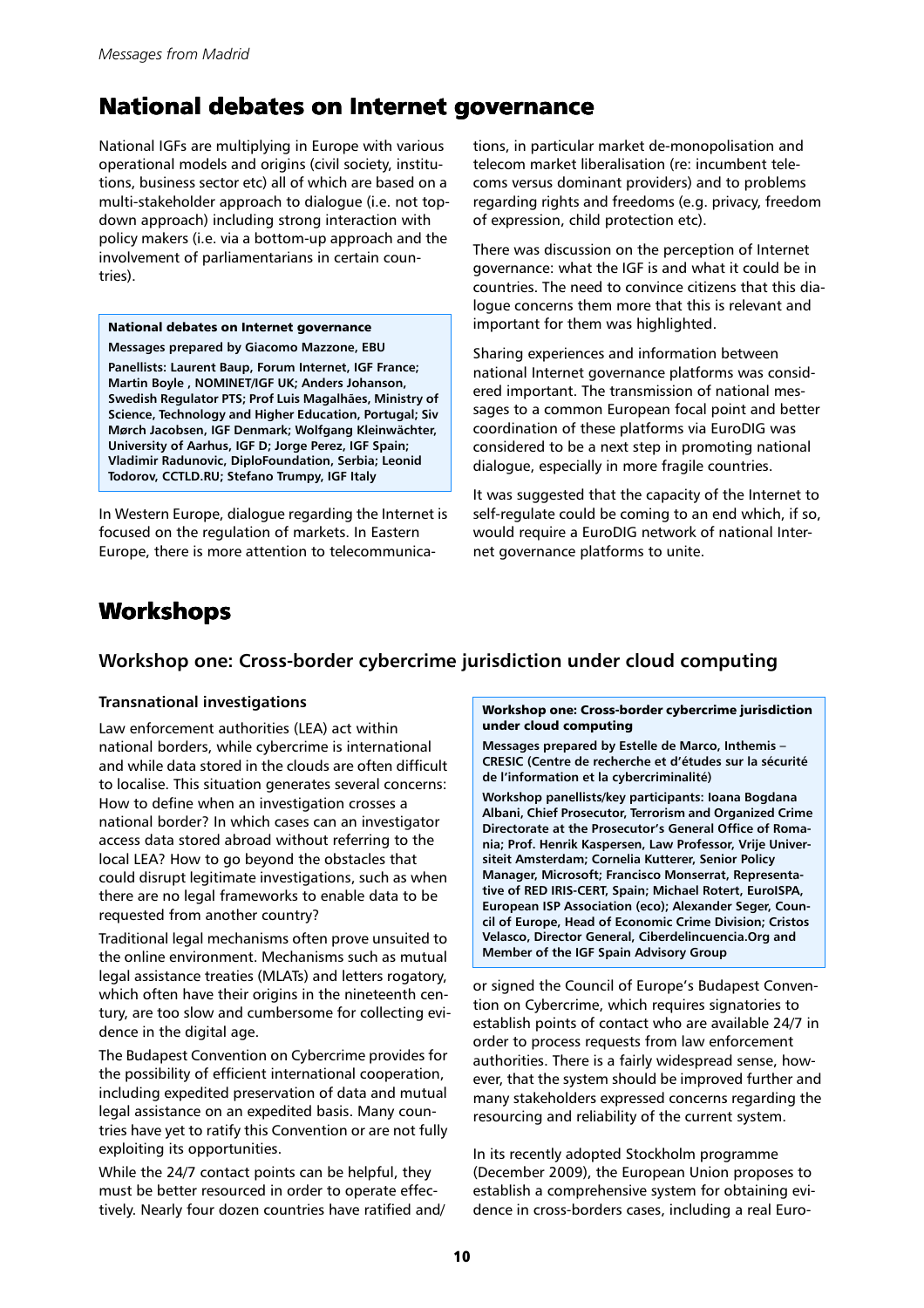pean evidence warrant. It will be important to ensure that any new EU instruments remain connected to existing international legal instruments and provide real added value for practitioners.

Law enforcement efforts dealing with cyber-security need to be better funded, staffed and trained. The private sector has a role to play here, including through public-private partnerships to support enhanced training for police and to undertake expert forensic analysis.

- There is a need for international guidelines for LEAs to access cross-border data, ensuring respect for mutual assistance procedures, and in reducing the time needed to carry out cybercrime investigations;
- There is a need for further discussion about the criteria used to determine the laws applicable to information hosted in the clouds;
- There is a need to improve the global harmonization of national laws in line with the Budapest Convention in order to more effectively tackle cybercrime, as well as to secure financial resources to assist countries in the implementation of domestic measures against cybercrime;
- There is still a problem of harmonization of cybercrime legislation, in particular with regard to investigations and access to personal data. It was suggested that there should be specific rules to access data across national borders perhaps in the form of an additional protocol to the Budapest Convention;
- There is the urgent need to provide training and build the capacity of LEAs, for example under the auspices of existing training initiatives;
- There is the need for a multi-stakeholder approach to promote understanding and awareness of cybercrime jurisdiction and cloud computing and the establishment of clear obligations and responsibilities for each of stakeholder;
- There is a need to explore the possibility of creating platforms to improve regional and international cooperation among judicial networks and the industry;
- The creation of future European policies and initiatives in the field of cloud computing and cybercrime should also be well coordinated.

## **Due process and the protection of human rights in law enforcement**

The movement of data across borders is a common feature of cloud computing services. Individuals and business customers of cloud computing services may not be clear about who may have access to their information for the purposes of law enforcement.

In this context, the question arises as to who retains data, for how long, and who has jurisdiction over it. Although the Data Retention Directive applies only to electronic communications services, there is disagreement across and even within Member States as

to which services constitute ECSs. These issues are made more complex because there is no harmonised period for the retention of data nor clear rules governing access to or jurisdiction data in Europe. There is a similar lack of clarity regarding jurisdiction and rules on retention and access at the international level.

The questions concerning the constitutionality of European data retention laws emphasises the difficult relationship between data retention and data protection regimes. The Internet services industry has evoked for several years that data retained for their own needs, such as for commercial purposes , is generally sufficient to respond to the requests of LEAs.

The *Bundesverfassungsgericht* decision highlights the often challenging regulatory environment. Over and above the fundamental questions about the constitutionality of data retention laws, the baseline requirements set out in the Data Retention Directive for electronic communication services providers to retain certain data have been interpreted and applied differently across Member States, leading to significant confusion and difficulties.

Already in October 2009, the Romanian Constitutional Court ruled that the Romanian data retention law is incompatible with the Romanian constitution and in breach of the European Convention on Human Rights. Similar constitutional challenges have been made or suggested in other Member States.

- There is a need for international guidelines for LEAs to access cross-border data, ensuring respect for mutual assistance procedures, and in reducing the time needed to carry out cybercrime investigations;
- There is a need for further discussion about the criteria used to determine the laws applicable to information hosted in the clouds;
- There is a need to strengthen legal certainty on the application of data protection and international best practice for Internet service providers within the framework of cybercrime investigations;
- There was general consensus on the need to establish fair data retention policies that strike balance between investigation needs and the implementation of adequate safeguards in the field of privacy and data protection;
- There is the need for a multi-stakeholder approach to promote understanding and awareness of cybercrime jurisdiction and cloud computing and the establishment of clear obligations and responsibilities for each of stakeholder;
- There is a need for full implementation of the Budapest Convention, including the procedural safeguards and conditions pursuant to Article 15 thereof;
- There is a need to update the rules of judicial competence and jurisdiction in the field of data protection with regard to cloud-computing,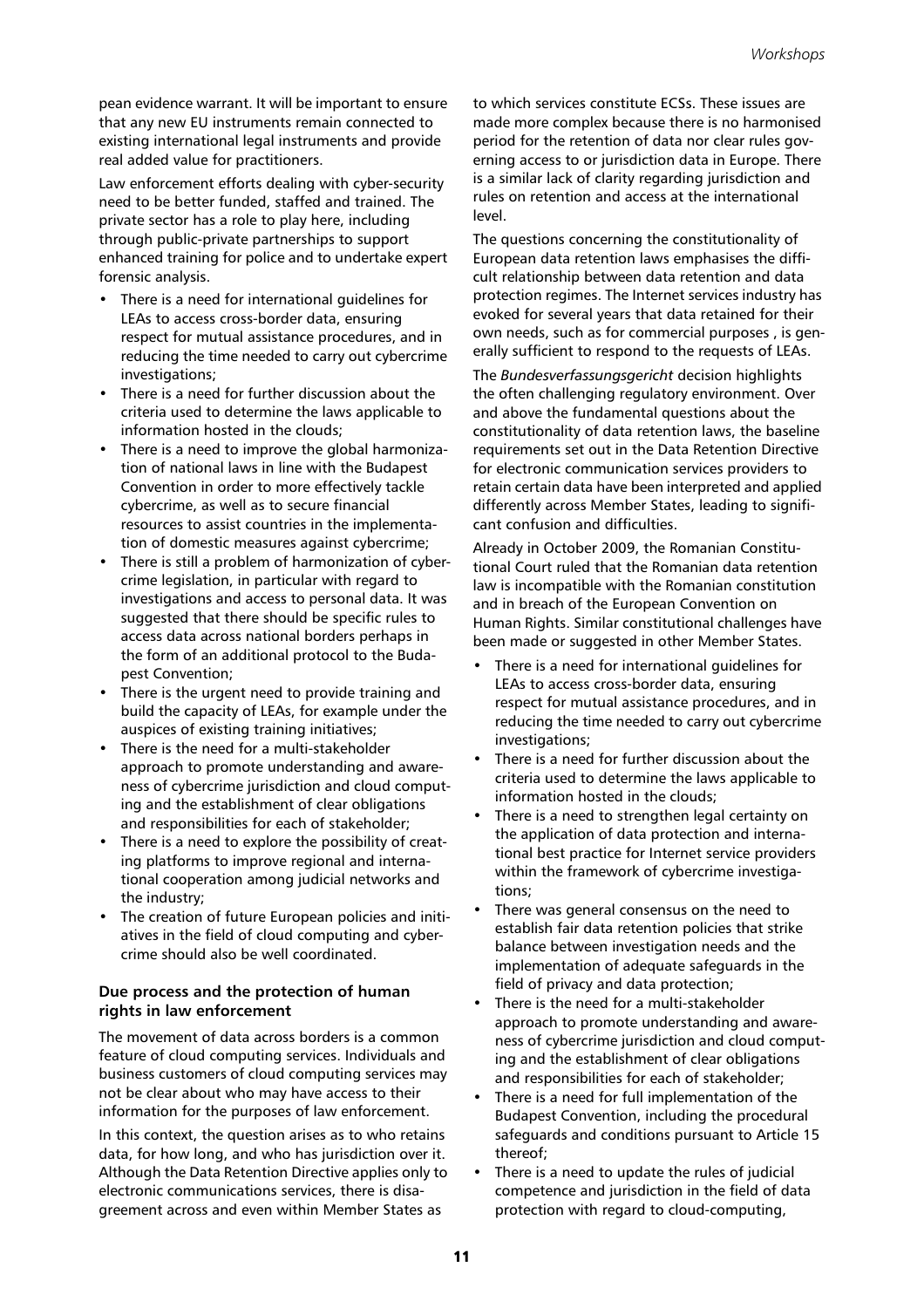ensuring a better efficiency and transparency of criminal investigations while respecting the existing international standards on privacy and data protection. These concerns should be considered in the recently launched process to revise Convention 108;

• The creation of future European policies and initiatives in the field of cloud computing and cybercrime should also be well coordinated.

## **Legal quagmire for cloud service providers and ISPs**

There is a lack of consistency and harmonization of data access, retention, and privacy regulatory frameworks, in particular as to applicable law and jurisdiction, which creates legal uncertainty. Cloud users and providers find it increasingly difficult to determine which jurisdiction rules to apply, and how, even within the EU. Lawful demands for user data in one Member State to which an ISP or cloud provider may need to respond may place a provider at risk of violating data protection rules in another.

- There is a need for international quidelines for LEAs to access cross-border data, ensuring respect for mutual assistance procedures, and in reducing the time needed to carry out cybercrime investigations;
- There is a need for further discussions about the criteria used to determine the laws applicable to information hosted in the clouds;
- There is the need for a multi-stakeholder approach to promote understanding and awareness of cybercrime jurisdiction and cloud computing and the establishment of clear obligations and responsibilities for each of stakeholder;
- There is a need to strengthen legal certainty on the application of data protection and international best practice for Internet service providers within the framework of cybercrime investigations;
- There was general consensus on the need to establish fair data retention policies that strike balance between investigation needs and the implementation of adequate safeguards in the field of privacy and data protection;
- There is a need to explore the possibility of creating platforms to improve regional and international cooperation among judicial networks and the industry;
- The creation of future European policies and initiatives in the field of cloud computing and cybercrime should also be well coordinated.

## **Ensuring confidence and transparency in cloud computing services**

The issue of transnational investigations becomes further complicated as the movement of data across

borders develops as a common feature of cloud computing services. While increased due process notably implies efforts from the industry towards more transparency regarding the place where data are stored, it also reinforces the need for global standards in the regulatory frameworks around data retention, access and privacy in law enforcement.

- There is the need for a multi stakeholder approach to provide a better understanding and awareness for cybercrime jurisdiction and cloud computing and establishment of clear obligations and responsibilities for each of the stakeholders;
- There is a need to update the rules of judicial competence and jurisdiction in the field of data protection in the cloud environment, ensuring a better efficiency and transparency of criminal investigations, while respecting the existing international standards on privacy and data protection; these concerns should be considered in the recently launched process to revise Convention 108;
- The creation of future European policies and initiatives in the field of cloud computing should be well coordinated.

## **Conclusions**

The needs highlighted above can be summarized by way of the following;

## Conclusions:

- Full implementation of existing tools and instruments addressing cybercrime and data protection, notably the Budapest Convention and the Convention 108 respectively, are the starting point that will help address a number of the challenges related to cloud computing;
- Cooperation should be improved among industry, government, law enforcement authorities, academia and civil society, in order to promote understanding and raise awareness of cybercrime jurisdiction and cloud computing;

## Recommendations:

- For the Council of Europe in cooperation with the European Union and other international organizations – to establish a multi-stakeholder working group (composed of experts from the private sector, civil society, academics and government representatives) to provide guidance on issues raised by cloud-computing, covering cybercrime aspects as well as data protection, jurisdiction and conflict of law aspects;
- For the Council of Europe to draft specific policies and guidance for LEAs to carry out trans-border criminal investigations;
- For the fifth edition of the Internet Governance Forum (Vilnius, 14-17 September 2010) to consider the issue of cybercrime jurisdiction.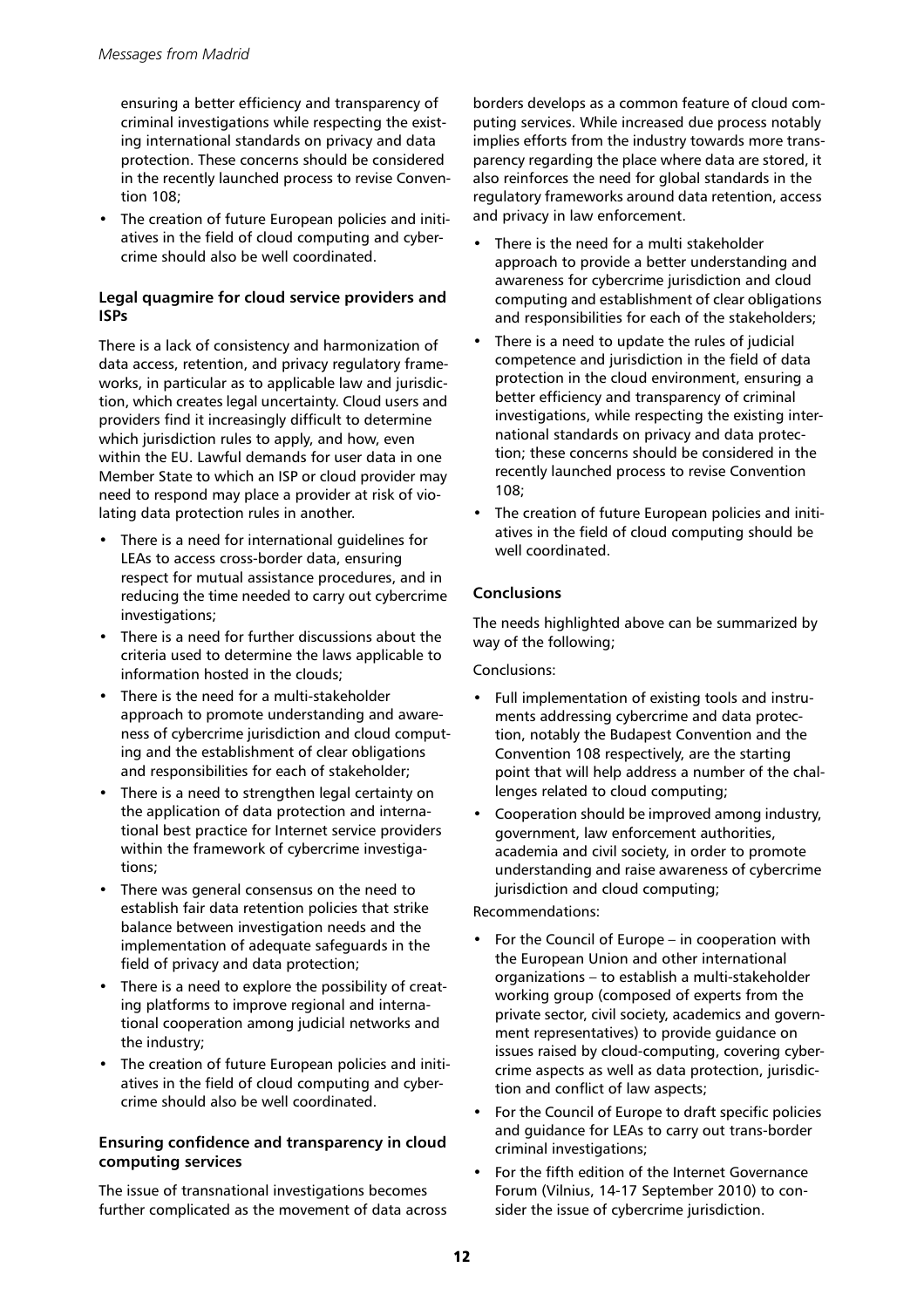## **Workshop two: Geographical and other names of public interest as new TLDs?**

There was general agreement on the following:

- New TLDs present various opportunities and should be introduced as soon as possible once a viable process has been developed.
- The Domain Name Space is a global common resource: the final regime(s) for new gTLDs must therefore be developed in a Global Public Interest perspective in accordance with ICANN's Articles of Incorporation and the Affirmation of Commitment (AoC).
- Serving the Public Interest does not mean that TLDs have to be run as non-profit. Commercially run TLDs can also contribute to the public interest.
- The "one size fits all" approach is one of the major reasons for the delay regarding the new gTLD program. This is because no single regime can be expected to reasonably cover TLDs as diverse as geographic TLDs, grand TLDs, linguistic community TLDs and keyword TLDs.
- Different types of legal contracts are therefore necessary, but these potential regimes need to be kept simple and of a limited number to reduce incentives for gaming.
- Possible elements of regime differentiation could be, inter alia, the special conditions under which registries could use non ICANN-accredited registrars, especially local ones, and be bound by contracts under the local law related to the community they purport to serve rather than by California law only.
- There is not only a public interest dimension to Geo-, City- and cultural-linguistic TLDs. Short meaningful keyword TLDs also raise public interest issues , in particular as regards sectors where there is potential consumer harm or fraud such as

#### Workshop two: Geographical and other names of public interest as new TLDs?

**Messages prepared by Wolfgang Kleinwächter, University of Aarhus, Chair of the Council of Europe Internet Expert Group**

**Workshop panellists/key participants: Amadeu Abri i Abril, CORE Internet Council of Registrars; Iratxe Esnaola Arribillaga, dotEUS Association; Jordi Iparraguirre, Director /CEO at Fundació puntCAT; Dirk Krischenowski, dotBerlin, Germany; Susan Reynolds, Asociación Punto-Gal; Hubert Schöttner, Federal Ministry of Economics and Technology, Germany; Thomas Schneider, Swiss Federal Office of Communication (OFCOM) International Information Society; Nick Wood, Com Laude**

TLDs linked to health, food, banking, financial aid/NGOs, etc.

There were several proposals made:

- Regimes for new TLDs should build on the experience with already existing TLDs that could serve as a model for similar TLDs (e.g. .Cat could serve as a model for further cultural-linguistic TLDs).
- Specific application procedures for terms of public interest should be explored.
- ICANN should explore creating a Public Interest Team of qualified experts from all over the world that would assist ICANN in taking into account the global public interest.
- ICANN could explore establishing a supporting organisation for Public Interest Registries and Registrars.
- Registry-operators contracts should reflect the local laws of the community concerned.
- A EuroDIG working group will be set up to follow-up this workshop in order to prepare input into the ICANN meeting to be held in Brussels in June 2010.

## **Workshop three: Internet as a platform for innovation and development of new business models**

Internet has brought social and economic change which also affects the digital content sector. This is a stage of transition. We should support content digitalization and specifically cultural content and cultural heritage. The challenge ahead is how to provide for an environment that allows the development of a sustainable model which allows and facilitates business models for digital content to flourish and make a return on investment. A new business model must enable creators to be remunerated.

Different options and views that came up during the debate:

- Users/civil society support sharing. It is necessary to tackle a restructuring of the digital content industry.
- The need for harmonized European legislation, suppressing territorial boundaries/obstacles. An

#### Workshop three: Internet as a platform for innovation and development of new business models

**Messages prepared by Lourdes Muñoz Santamaría, Member of the Spanish Parliament from the province of Barcelona, and Alberto Abella**

**Workshop panellists/key participants: Martin Perez, ASIMELEC; Elfa Ýr Gylfadottir, Ministry of Education, Science and Culture in Iceland; Sergio Mejías Sánchez, Bubok S.L.; Miguel Perez Subias, Internet Users Association; Rafael Sánchez, EGEDA; Oleguer Sarsanedas,TV3 Catalunya; Juan Zafra, ASIMELEC, Digital Content Commission**

example of these obstacles is the licensed rights depending on the territory which thereby obstruct the development of the sector due to the elevated costs (in terms of time, money and uncertainty) of making content available on the Internet.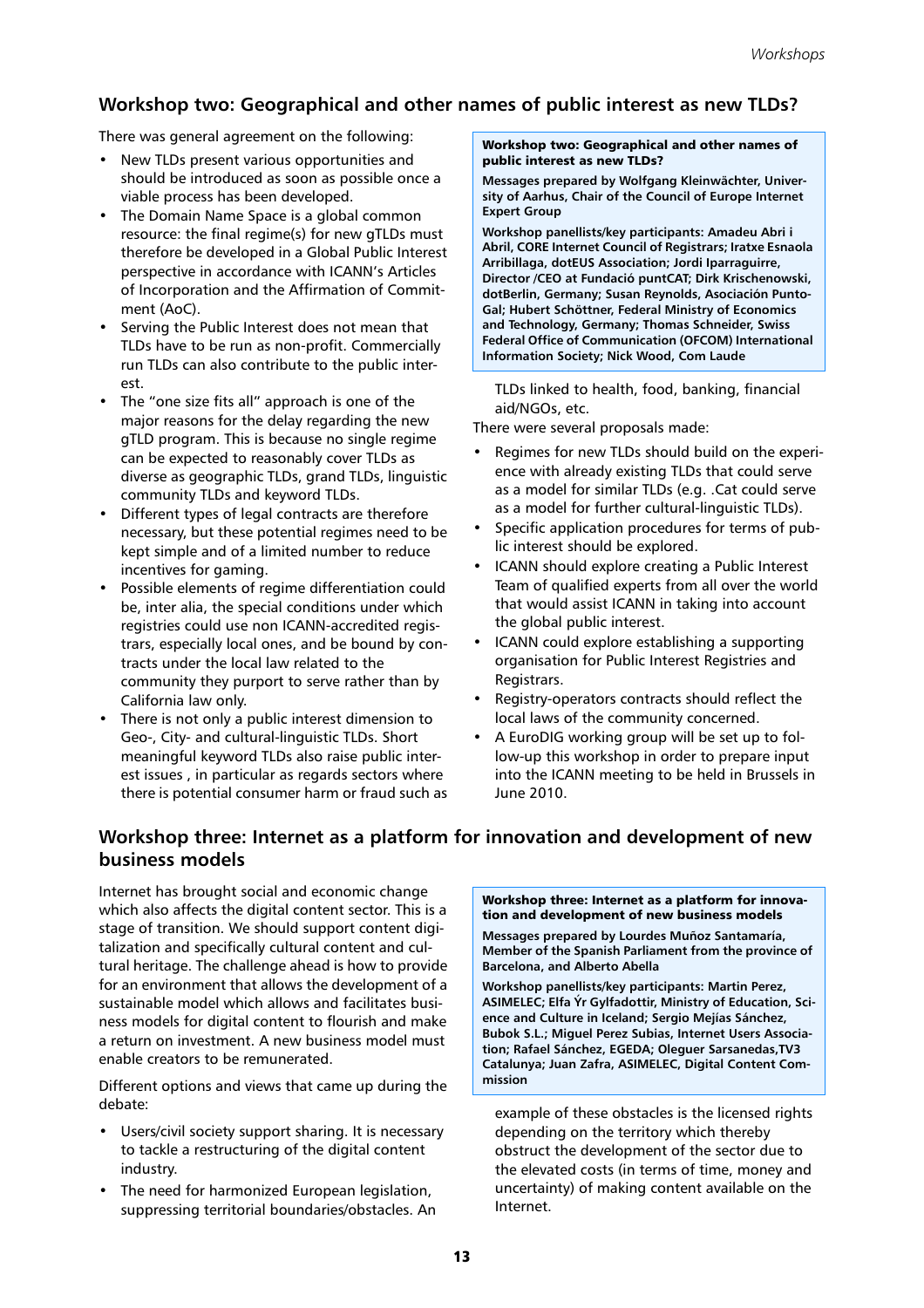- Allow for negotiation. Stop the "old" Europe from being "old" – if we want to create opportunities for European companies it must be possible to promote projects that are worldwide.
- There is a demand to enable access to digital content on the Internet from any and all countries/ territories, thereby suppressing national IP-based access restrictions.

In contrast, there are two different perspectives on digital content, cultural content, and copyright:

- Copyright collecting societies have shown that there is fear (in Spain) to include content on the Internet because they consider there is not enough legal security.
- Different stakeholders demand to include content on the Internet, stating that there is not enough supply (e.g. books in non-majority languages – a few months delay will be too late for such products).

In this connection, there is a demand from all stakeholders (i.e. including users, Internet Services Providers, copyright holders) for efforts to be made by governments, regulators and institutions to increase

certainty in this field. Equally, there should be a space/platform created to promote dialogue between these different stakeholders in order to reach some critical agreements.

New promising business models could:

- explore and develop mash-up, digital derivative works (contrary to a direct translation of the offline contents to the digital world),
- launch agreements between content creators, telco operators and content aggregators in order to share revenue.

As regards 'network neutrality' this is a debate brought out by the exponential increase in digital content available. Operators increase their costs to deploy networks capable to deal with increasing traffic. However, it was suggested that there is a need for a sustainable model which is able to act as an incentive for such deployment by providing a suitable return of investment. Otherwise, services to citizens and society could suffer in quality and availability.

## **Workshop four: IPv6 transition – business impact and governance issues**

The future availability of IPv4 resources and the scenarios that follow the exhaustion of the free resource pool were discussed. An explicit call for planning and action to start immediately was made. It was asked whether this will be a new occasion for the industry to perform a better business cost and opportunity analysis.

#### Workshop four: IPv6 transition – business impact and governance issues

**Messages prepared by Joao Damas, Bondis and Carlos Ralli Ucendo, Universidad Politécnica de Madrid**

**Workshop panellists/key participants: Jacques Babot, European Commission; Marcelo Bagnulo, IAB member; Fred Harrison, Head of Telefónica Standards; Patrik Fältstöm, Cisco; Geoff Huston, Asia Pacific Network Information Centre (APNIC); Martin Levy, Hurricane Electric; Roland Perry, RIPE NCC; Pedro Veiga, Foundation for National Scientific Computing**

## **Business impact**

The key messages in the business discussion have been:

- The driver today for IPv6 is theIPv4 addressing space exhaustion. Entering potential new markets dealing with IPv4 addresses is not recommended at all.
- The time for IPv6 uptake is "right now", because allocations left will provide less time than what is actually needed to adapt complex infrastructures with back-office applications and coordinate efforts among all involved players.

• IPv6 is considered a strategic cost and therefore not in the revenues increase or costs decrease but as a necessary step in order to continue operations.

The next steps regarding business impact identified during the session were:

- Start planning of your network as soon as possible. Small networks and core infrastructure appear easy to migrate while large access infrastructures may demand further analysis, consideration of various complex scenarios and strategies.
- Opportunities ahead such as M2M ("Internet of the things") need to be early identified and worked out.

## **Further discussion needed on**

how to market IPv6 towards the end-users when most of the routers at home premises are not yet enabled and most probably will require a hardware upgrade.

## **Governance issues**

- National initiatives started by governments involve requirements in public procurement processes as well as ensuring that citizens will continue to be able to reach public services without impediment.
- The RIR system in the face of IPv6 deployment: RIR system has been ready for a long time. Probably one of the most compliant systems involved.
- No need seen in industry for a change in model (RIR allocation, policies, etc).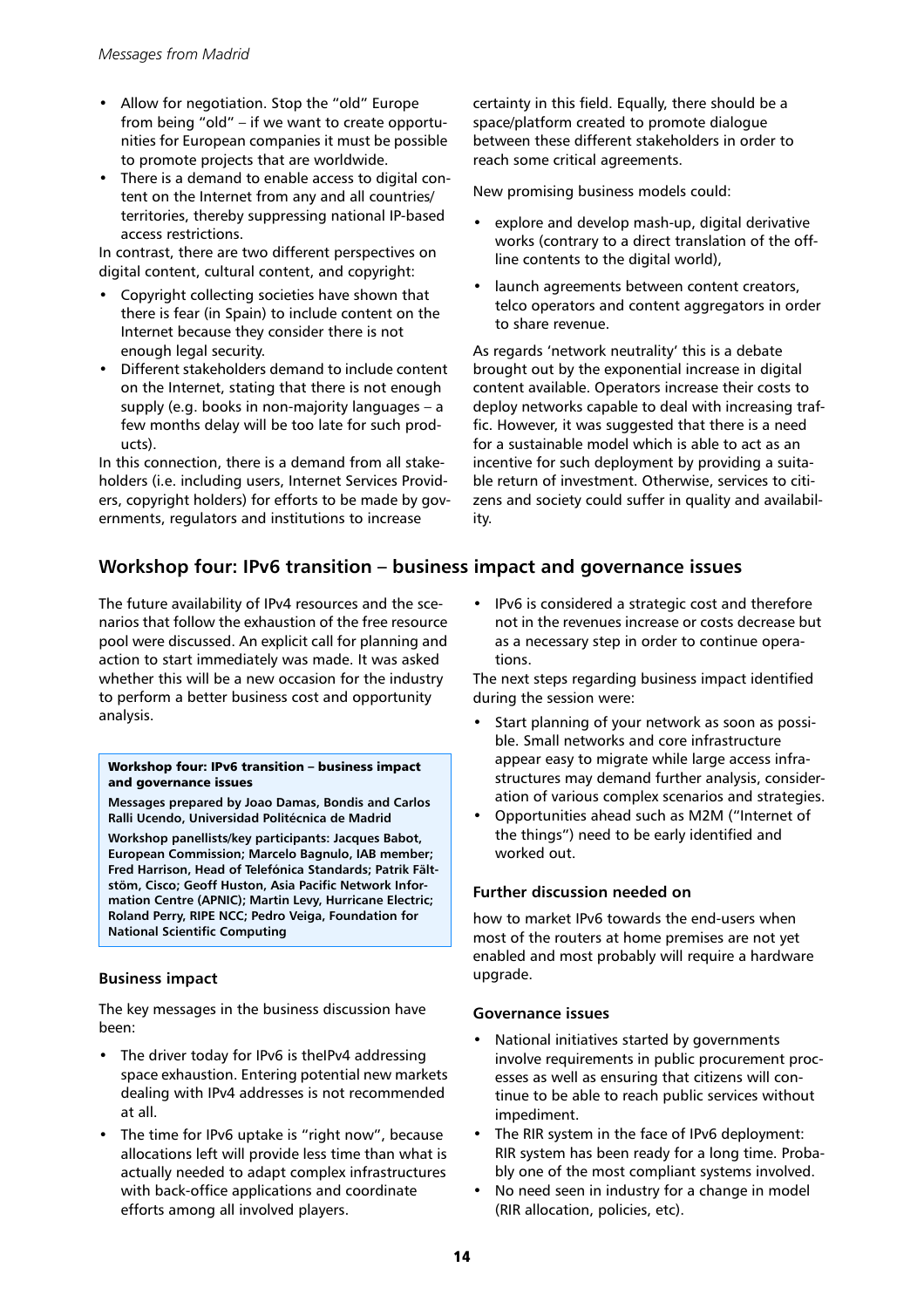• Facilitating deployment by making resources available: http://www.ipv6actnow.org/

## **The role of the European Union**

- Today the role of fostering deployment rests with the community. Historically for 15 years, the EU has devoted resources to foster IPv6 evolution. Since 2005 research is considered mostly complete. Since then the EU encourages member states to move ahead.
- The European Commission has invested more than 100 M€ to share the risk with industrial, academia and SMEs partners to drive IPv6 adoption in Europe. Additionally internal infrastructures are being adapted and since last week there's even a WiFi v6-enabled network at one of the EC building.
- The most recent communication included a plan for action. Training is a key issue and so is monitoring work.
- Continued economic growth requires ease of Internet growth.
- The European Commission is concerned with market distortions related to eventual IPV4 secondary markets.
- The Internal move to IPv6. Study at DIGIT going to provision all infrastructure

#### **The role of regulators concerning IPv6**

- Inspect whether there is any regulation impeding use of IPv6.
- Depending on each country's structure the approach to regulation, find the way to have public services enabled.
- Regulators must themselves learn about ipv6 so that they can then regulate as necessary from a position of knowledge.
- The alternative scenarios for continued Internet growth, involving complex multi-layer address translation introduces the risk of regression as the new devices will let operators to control which applications manage to work through the network, creating captive markets and monopolies that are later very hard to devolve, as past experience has shown.

## **Workshop five: Children and social media – opportunities and risks, rules and responsibilities**

## **Opportunities and risks**

## *Opportunities*

- ICTs provide children with an unprecedented possibility of having their voice heard and in participating in the public discourse of society.
- Technologically savvy children and young people can use the Internet to advance positive changes in society.

#### *Risks*

- Children are not always aware of all the positive opportunities of the Internet or of the threats to their rights and security online.
- Children are excluded from discussions on Internet governance.
- Digital generation gap: parents and teachers are often not fully informed about technological developments in order to teach children about using the Internet.
- Many parents are not always available to teach their children about using the Internet.
- Young people who are most at risk from online harm are those who are most at risk from offline harm.
- Protectionist educational approaches to the use of Internet often produce negative results. They do not allow young people to apply the principles of autonomy and critical reflection to negative messages nor do they let them develop selfdefence communication against politically incor-

#### Workshop five: Children and social media – opportunities and risks, rules and responsibilities

**Messages prepared by Franziska Klopfer, Council of Europe**

**Workshop panellists/key participants: Roberto Aparici, Universidad Nacional de Educación a Distancia, Spain; María José Cantarino, Telefonica, Teachtoday.eu; Jutta Croll, Digital Opportunities Foundation, Managing Director; Javier Garcia, Madrid Office of the Ombudsman for Children; Silva Järvinen, The Finnish Children's Parliament; Anders Johanson, Swedish Regulator PTS; Nadine Karbach, European Youth Forum; Narine Khatchatryan, Media Education Center; Georgios Kipouros, European Youth Forum; Yuliya Morenets, TaC – Together against Cybercrime; Rauna Nerelli, The Finnish Children's Parliament; Sara Reid, The Finnish Children's Parliament; Graham Ritchie, CEOP – Child Exploitation and Online Protection Centre; Ana Luiza Rotta, eNASCO; Yolanda Rueda, Fundación Cibervoluntarios; Matthias Traimer, Information Society, Austrian Federal Chancellery**

## **Rules (what needs to be taught and how?)**

## *What?*

- Media literacy should be considered as one of the priority issues of Internet Governance.
- Measures to increase child participation through the use of ICTs should be increased – this includes child participation in discussions on Internet governance.
- New pedagogies of communication should help children to develop social and technological skills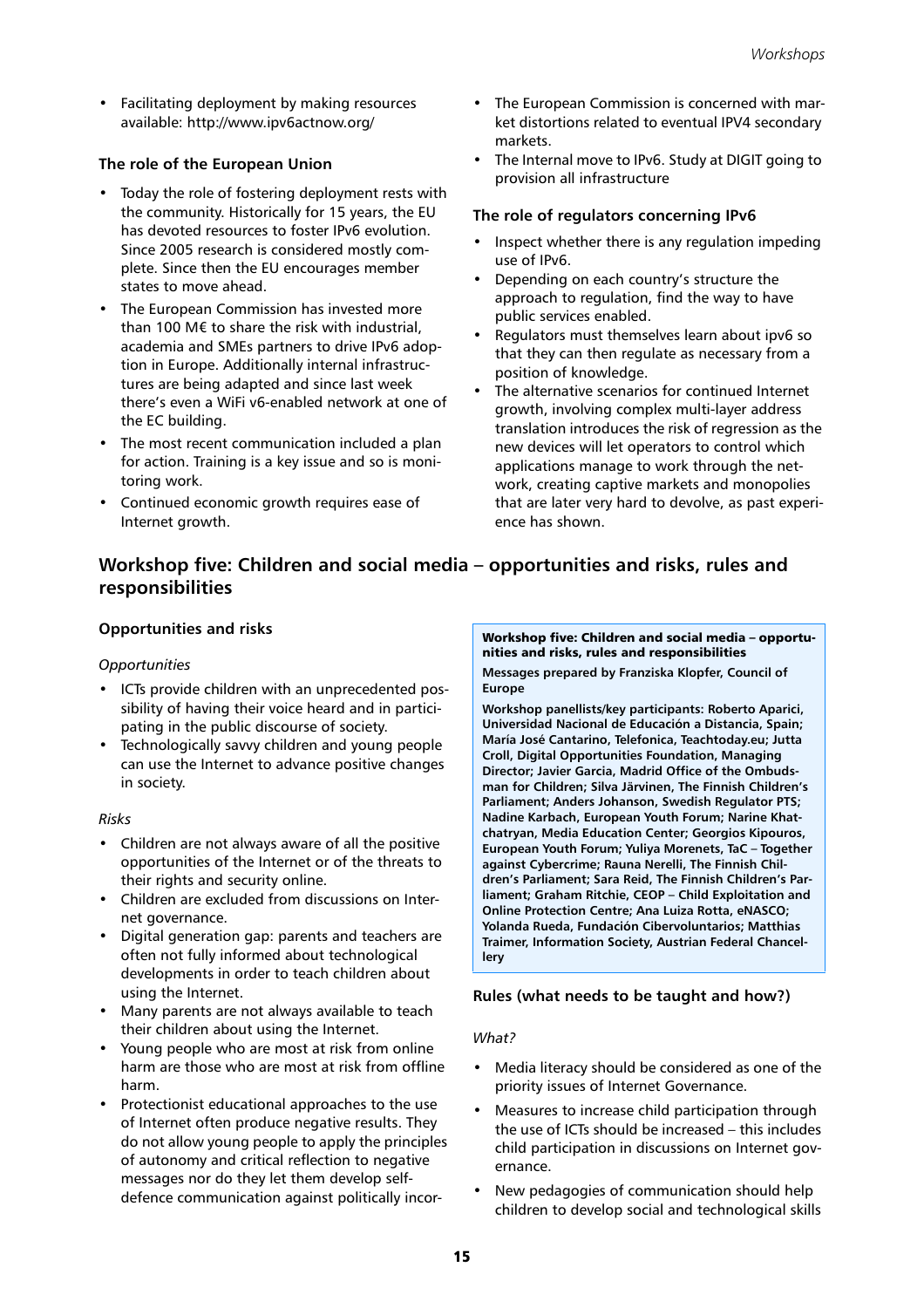that allow them in their online as well as offline lives.

• Digital literacy programmes should also be provided for parents and teachers.

## *How?*

- Media literacy means to develop the skills needed to read and produce thoughtful, creative and critical "online prosumers" (producers and consumers) in different media and languages.
- Media literacy needs to be improved, for example through educommunication, i.e. teaching children a thoughtful and critical use of the Internet making them not passive consumers but also active producers of media content.
- Minimum competencies to be Internet literate includes knowing and understanding the conver-

gence of media and languages, to analyse levels and patterns of interactivity and navigation, understanding and applying the criteria of usability and accessibility in a context of collaborative and participative learning.

## **Responsibilities (who needs to act?)**

- The implementation of media literacy programmes has been delayed for too long: much more effort needs to be made now to make children truly media literate.
- Parents and teachers must not be left alone with this task - the industry, as well as the education system and governments and NGOs, have to contribute.
- The key responsibility may lie with the industry and law enforcement bodies.

## **Workshop six: Sovereignty of states and the role and obligations of governments in the global multi-stakeholder Internet environment**

Different aspects of cross-border Internet were discussed from a legal and human rights protection perspective. There was a common understanding that the challenges to the effective exercise and enjoyment of freedom of expression, privacy and other fundamental rights pertaining to the Internet should be addressed at an international level.

#### Workshop six: Sovereignty of states and the role and obligations of governments in the global multistakeholder Internet environment

**Messages prepared by Elvana Thaci, Council of Europe Workshop panellists/key participants: Marco Gercke, Cybercrime Research Institute; Elfa Ýr Gylfadottir, Ministry of Education, Science and Culture in Iceland; Wolfgang Kleinwächter, University of Aarhus, Chair of the Council of Europe Internet Expert Group; Michael Rotert, EuroISPA, European ISP Association (eco); Rolf Weber, Zürich University, GIGA Net; Michael Yakushew, Russian Internet Coordination Center**

Solutions are currently being explored in different settings. It was reported that the Icelandic Modern Media Initiative (http://www.immi.is/?l=en) aims at finding ways to strengthen freedom of expression

and information globally by, inter alia, providing a modern legal environment for the protection of information sources, whistleblowers and communications.

The Internet is transboundary but it was felt that somehow state territorial borders remain valid as content is stored locally.

One of the main messages that came out of the discussions was that international law provides a wealth of legal concepts which can be instructive for purposes of developing principles of international cooperation on cross-border Internet, such as the principle of equitable and reasonable access to critical resources, state responsibility for actions taking place within its jurisdiction which have negative impact in another as well as state responsibility for action taken by private actors, under a standard of due diligence. Some interesting perspectives on the concept of sovereignty were also discussed. It was suggested that the understanding of sovereignty in Internet governance should be informed by concepts such as aggregated sovereignty of citizens or co-operative sovereignty.

## **Workshop seven: Open hour on cloud computing: from fog to secure cloud – a regulatory perspective**

## **How can we go from fog to secure cloud?**

- Clarifying the roles and responsibilities of actors (including services provided to individuals acting in their personal capacity) through interpretation, guidance and possible revision of regulatory frameworks.
- Improving and facilitating international data transfers and improving certainty as to applicable law and jurisdiction.
- Increasing transparency regarding privacy and security for customers of cloud computing services.
- Improving consumers control over their privacy and the processing of their data (including deletion) and improved enforceability of consumers' data protection;
- Increasing awareness of cloud services, privacy and contractual policies.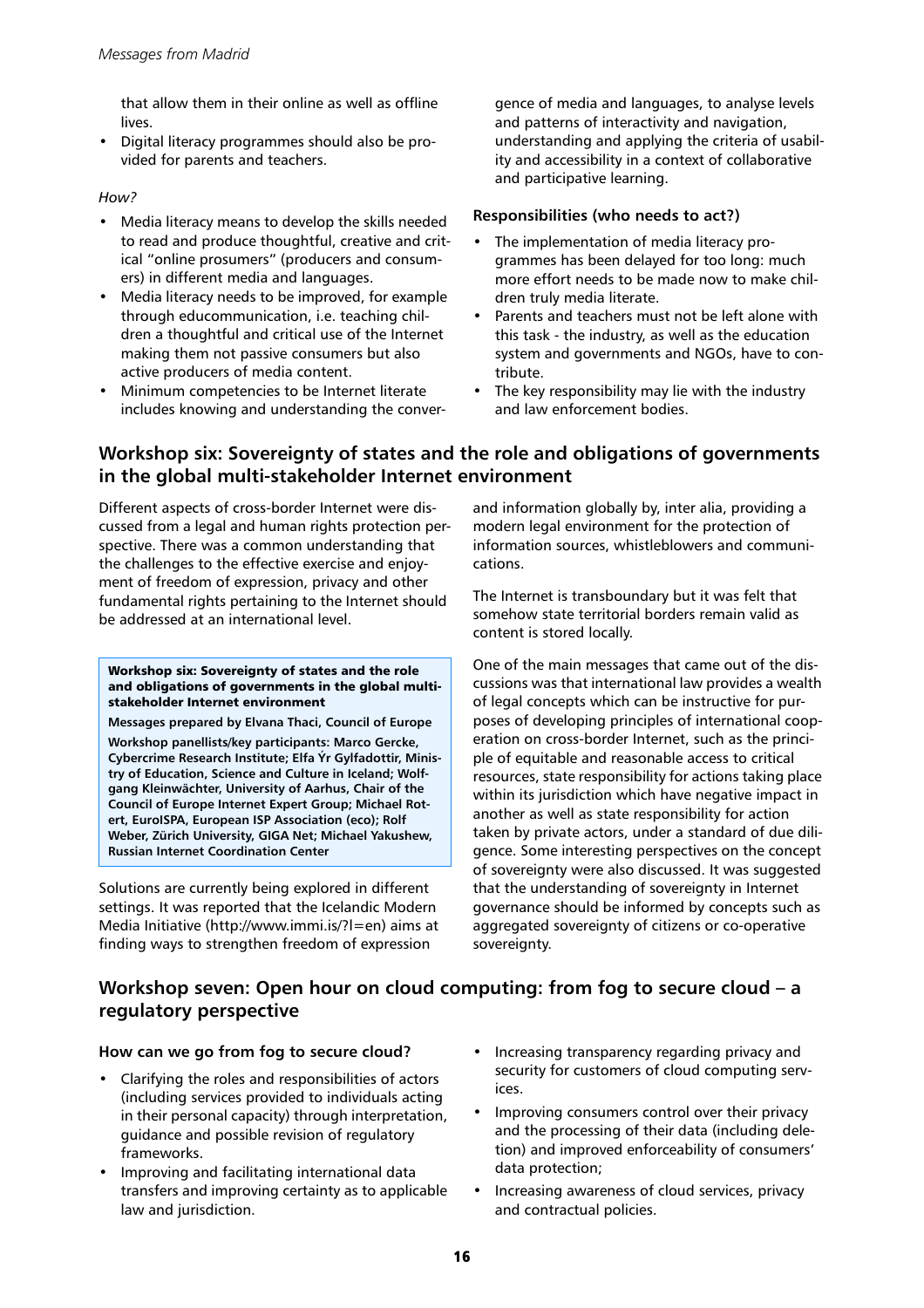• Increasing legal certainty through the adoption of global privacy standards.

Workshop seven: Open hour on cloud computing: from fog to secure cloud – a regulatory perspective

**Messages prepared by Kevin Fraser and Sophie Kwasny, Council of Europe**

**Workshop panellists/key participants: Kevin Fraser, Council of Europe Consultative Committee of Convention 108; Paolo Balboni, Baker & McKenzie (Milan); Rosa Barcelo, Legal adviser to the European Data Protection Supervisor; Cornelia Kutterer, Senior Policy Manager, Microsoft; Jean-Philippe Moiny, research fellow at the FNRS; Katitza Rodriguez, International Rights Director, Electronic Frontier Foundation (EFF); Sophie Kwasny, Council of Europe, Directorate General of Human Rights and Legal Affairs; Barbara Leiner, AEGEE; Cristos Velasco, Director General, Ciberdelincuencia.Org and Member of the IGF Spain Advisory Group**

## Plenary sessions

## **Plenary one: Online content policies in Europe – where are we going?**

The plenary was divided into two major parts: The first part dealt with the question of **liability**, namely who is responsible for what on the Internet. The second part covered the issue of blocking internet content by the internet industry (without informing the user), comprising both self regulatory regimes and mandatory regulation.

The following questions were asked: What direction is European content policy heading in? Is there a common direction? Is it the right direction, and if not, what should be changed and how?

#### Plenary one: Online content policies in Europe – where are we going?

**Messages prepared by Michael Truppe, Federal Chancellery Austria, Council of Europe**

**Workshop panellists/key participants: Franziska Klopfer, Council of Europe; Nicholas Lansman , EuroISPA, European ISP Association; Giacomo Mazzone , European Broadcasting Union (EBU) Head of strategic audit; Meryem Marzouki, European Digital Rights (EDRI) & CNRS; Ženet Mujic (OSCE); Vladimir Radunovic , Diplo-Foundation Coordinator, Internet Governance Programme; Maja Rakovic, Ministry of Culture of Serbia, Adviser; Jeroen Schokkenbroek, Head of the Human Rights Development Department, Directorate General of Human Rights and Legal Affairs, Council of Europe; Chris Sherwood, Director, Public Policy, Yahoo; Andrei Soldatov, Agentura.Ru, Journalist ; Avniye Tansug, Lawyer, Senior Member of Cyber-Rights.Org.TR**

## **What direction is European content policy heading in?**

The discussion showed that with regard to **liability** of (not solely but in particular) internet service providers, the legal framework itself appears to be relatively stable. As a general tendency it can be noted that the role of the service providers becomes to some extent more complicated with regard to deter-

mining whether or not "qualified" actual knowledge of illegal content could result in a liability of the service provider exists in a given case. Some interventions also pointed out that users themselves are increasingly being held liable for their online activities, particularly through criminalizing copyright infringements. Even new sanctioning mechanisms are being introduced, such as the possibility to be cut off from internet access for a certain period of time.

With regard to **blocking,** reference was made to current legislative initiatives to block child pornography websites, while at the same time alternatives do exist and significant effort is being put in combating the problem at the source, namely by taking down websites. Standard-setting is also being conducted with regard to procedural safeguards and minimum requirements when applying blocking mechanisms.

## **Is there a common direction?**

The discussion showed that to some extent a common policy direction exists at European level. With regard to the **liability** issue, the EU since 2000 has in place its Directive 2000/31/EC on electronic commerce, setting out detailed rules for the liability of providers of information society services. This legal framework seems to be quite stable and forms a broadly acknowledged basis for a balance of responsibilities still valid, in principle, today. With regard to the increasing tendency to hold users themselves liable for their online activity at the national level, no common strategy is obvious yet. In fact the measures being introduced at national level vary greatly from country to country, particularly with regard to the idea of using the cutting of internet access as a sanction for illegal online behaviour.

The same is valid also for the question of **blocking**: Some contributors referred to recent plans announced by the EU Commission to block online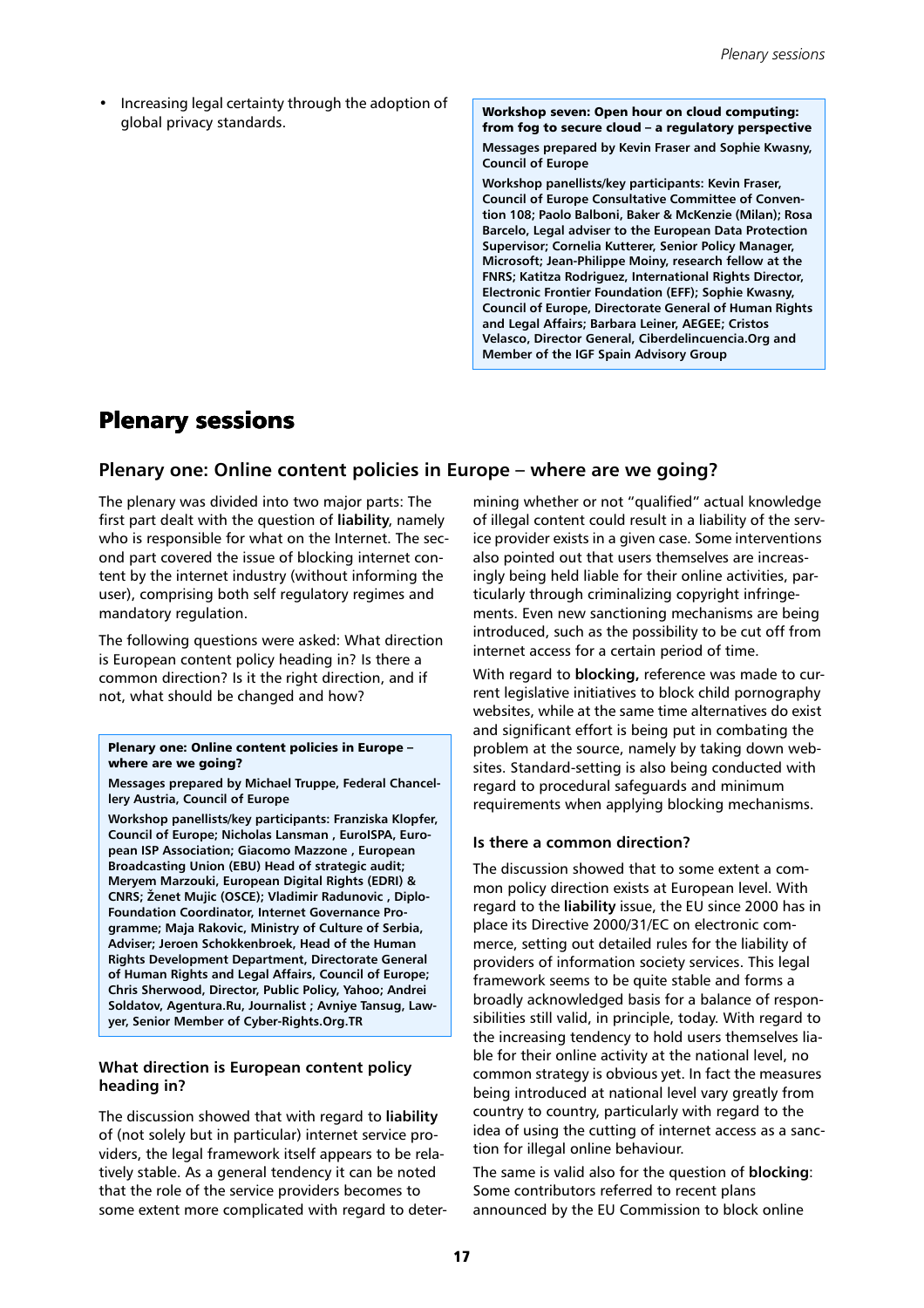child pornography which suggests that the issue will probably remain on the European political agenda for quite some time. Representatives from Eastern European countries gave similar and even further reaching examples of blocking practices in their countries. Standard setting in this field has been conducted by the Council of Europe which presented its Recommendation (2008)6 on measures to promote the respect for freedom of expression and information with regard to Internet filters, that sets out minimum rules for the exercise of blocking measures either being conducted by state or private actors. On the national level however, the practices appear pretty inhomogeneous, ranging from a "no blocking at all" policy to quite extensive models.

## **Is it the right direction, and if not, what should be changed and how?**

With regard to **liability** it was criticised that it is becoming increasingly unclear, what "actual knowledge of illegal activity or information" (which would lead to a liability of the service provider) means, in particular with regard to interactive user generated content (Web 2.0). Some participants claimed that it should not be the responsibility of the service provider to decide upon the legality of the content, but that independent courts need to be further involved. Some are afraid that increasing the liability of service providers could lead to "over cautious" behaviour conflicting with user's freedom of expression. Several interventions also questioned the proportionality of sanctions versus users for illegal online activities, particularly with regard to criminalizing copyright infringements or cutting internet access of perpetrators.

As **blocking** is concerned, a number of participants questioned the approach in general, referring to other methods of combating illegal activities at the source of the problem, namely the host provider level. Some argued that in the vast majority of the cases a takedown of the content could be achieved within hours even in cross-border cases. In addition, very practical problems (such as the efficiency of blocking and the probability of "over-blocking") need to be taken into consideration. Some in favour of blocking mechanisms referred to it as a "second best solution": While taking down the content itself and hunting down the criminals should be the priority, blocking has proven to have a very measurable effect. There was general agreement that the key question to be solved is in any case how to ensure **proportionality** of any blocking measure in relation to related human rights, namely the freedom to receive and impart information. Reference was made to formal requirements that need to be observed: On the one hand, blocking does require a specific (legal) basis that makes it foreseeable (rule of law) while, on the other hand, procedural safeguards should be in place that allow users to question and challenge blocking measures, typically by way of a court decision. Several interventions also stressed the need to further work on the removal of administrative and practical barriers when confronted with cross-border cases both inside and outside Europe.

So where is Europe going with its online content policy? In these two specific fields of liability and blocking, one could conclude from the plenary that while a number of developments take place at the moment there is no clear common and holistic strategy that could be identified. It was emphasized that in order to combat criminal activities at source, there is a significant demand for improvements in international cooperation, particularly by creating efficient procedures and thus speeding up content takedown processes.

## **Plenary two: Global privacy standards for the internet and working world**

Privacy and data protection are taking an increasingly important place on both national and international agendas (whether social networking, search engines, Internet of Things, the protection of children online, collection of biometric data as way of asserting identity, cloud-computing and the international exchanges of personal data through billions of online transactions).

**Several risks were highlighted:** data retention and how this may threaten freedom of association to form and join a trade union; the risks of centralising data held by governments and companies; the lack of legal certainty when defining jurisdictions in a global world, and the effect of the Internet on the so called "right to oblivion".

**Some proposals were provided:** the need global privacy standards to enable the development of human rights friendly future technologies. Privacy by

#### Plenary two: Global privacy standards for the internet and working world

**Messages prepared by Katitza Rodriguez International Rights Director, Electronic Frontier Foundation (EFF) Workshop panellists/key participants: Kevin Fraser, Council of Europe Consultative Committee of Convention 108; Andreas Krisch, President of European Digital Rights (EDRi); Sophie Kwasny, Council of Europe, Directorate General of Human Rights and Legal Affairs; Annette Mühlberg, United Services Union (ver.di)/ EURALO Head of E-Government; Jesus Rubi Navarrete, Assistant to the Director of the Data Protection Agency (Spain); Jose Leandro Nunez Garcia, Spanish Data Protection Agency; Eduardo Ustarán, Field Fisher Waterhouse LLP**

design and by default need to be the fundamental design principle for future technologies and applications. Data Protection education needs to be included in our education systems to enable every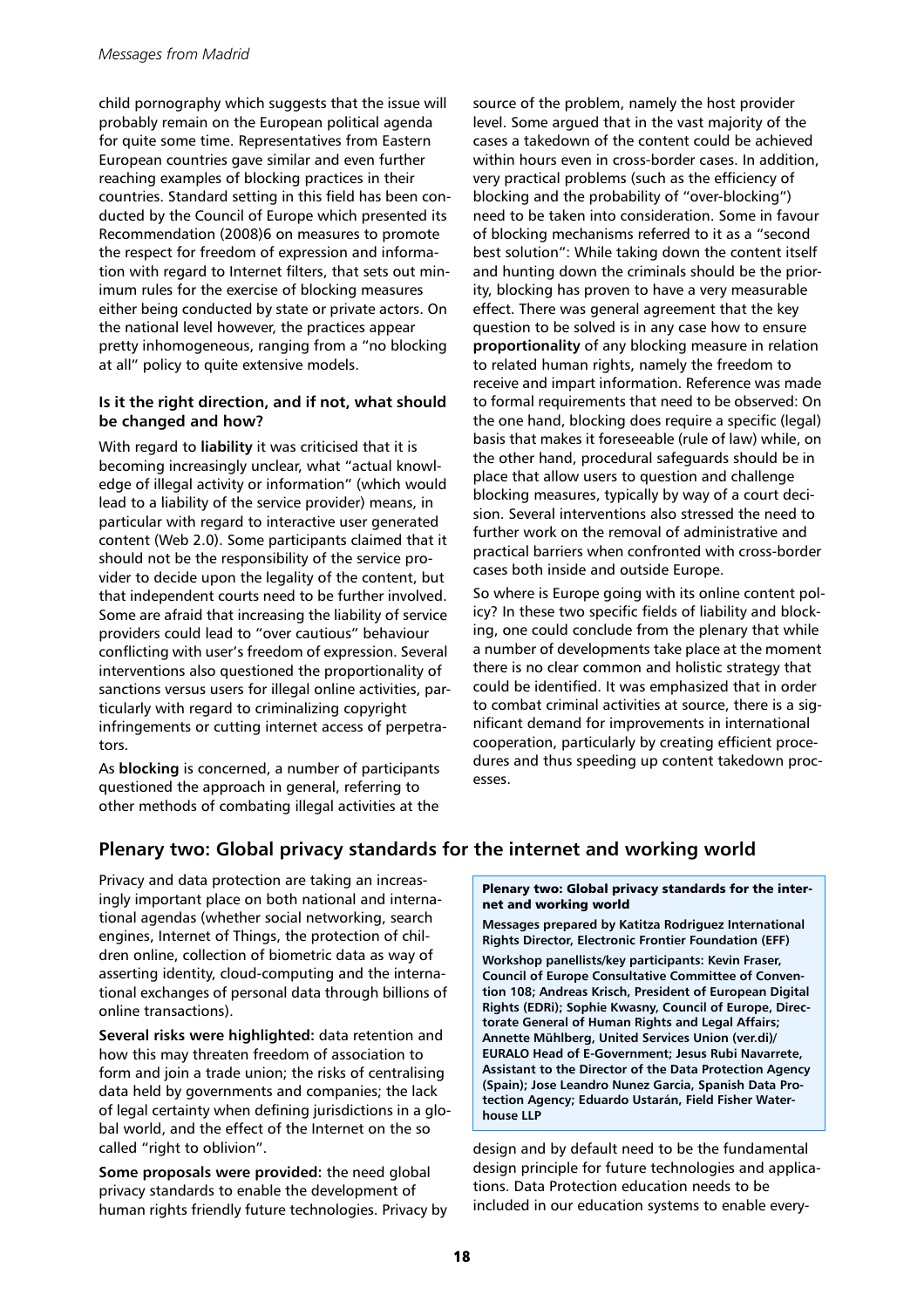body to participate in the information society without putting her/his privacy at risk. Strengthening data protection authorities in order to ensure proper protection.

Civil Society made recommendations in its Madrid Civil Society Declaration: Convention 108 (and its 2001 protocol) and Joint Proposal for Data Protection.

Convention 108 is a legally binding instrument with a flexible follow-up mechanism already in place. Adoption of this binding instrument not only enhances the rights of the data subject, but also strengthens international co-operation between data protection authorities and enhances the ability of organizations to do business around the world. It was said that the Council of Europe has every interest to promote its standards in an increasingly globalize world.

The supervisory authorities from more than 50 countries from all over the world adopted the "Resolution of Madrid", a Joint Proposal of International Standards on the Protection of Privacy aimed to harmonize the various regimes of protection existing in different geographical areas, providing a regulatory model

that guarantees a high level of protection and that, simultaneously, can be adopted by any country, with the minimum adaptation necessary to its particular legal, social and economic culture. Standards like this could help to avoid jurisdiction issues in the Internet, and even, if their principles (especially the so called "Privacy by Design") are implemented in the infrastructure of the Net, they could contribute to a better protection to individuals and to an easier and more efficient observance by industry.

There is a need of privacy enhancing infrastructure at work. There is a need to take co-decision making between work councils and employers regarding the introduction of technology that can be used for surveillance.

Law cannot be as fast as technology frameworks. However, international privacy standards like those of the Council of Europe and the Madrid Resolution are based in general principles that can apply to today's environment. Those principles have passed the test of time.

Data Portability: A user should be able to take his data in bulk away from a service and move it to a different service.

## **Plenary three: Principles of "network neutrality" and policies for an open Internet**

## **The key principles underlying the "open Internet" or network neutrality concept evolve around**

- No discrimination of traffic based on sender or receiver
- Unrestricted user choice and access and use of content, applications and services by consumers – businesses – citizens
- Appropriate, reasonable and non-discriminatory traffic management.

#### Plenary three: Principles of "network neutrality" and policies for an open Internet

**Messages prepared by Vladimir Radunovic, DiploFoundation Coordinator, Internet Governance Programmes**

**Workshop panellists/key participants: Ivan Brincat, Directorate General for Information Society and the Media, DG INFSO – B.1: Electronic Communications Policy Development (video message); Bart Cammaerts, Senior Lecturer, Media & Communication Department, LSE; Angela Daly, Department of Law, European University Institute Frédéric Donck, ISOC European Regional Bureau ; Anders Johanson, Director Network Security Department, Swedish Regulator PTS; Steve Jordan, Telefonica; Franziska Klopfer, Council of Europe; Ana Olmos, Spanish IGF; Michael Rotert, EuroISPA/President of ECO, the German ISPA; Jean-Jacques Sahel, Skype Director of Government and Regulatory Affairs, EMEA; Andrei Soldatov, Agentura.Ru, Journalist; Christoph Steck, Telefonica; Michael Truppe, Federal Chancellery Austria Department for media affairs/information society; Alejandro Vidal, International Office Telefónica, S. A. Public Policy; Christopher Wilkinson, ISOC Wallonia**

Under these principles, more detail would likely be needed to provide all stakeholders with more certainty on their rights and obligations, such as what 'discrimination' entails (it should not be just about anti-competitive actions under strict competition criteria); how to define 'reasonable' traffic management and prioritisation (also having in mind eventual disaster management), etc.

Although it was felt that user-centricity/real user choice was key in the debate, it was also emphasised as important to ensure that the perspectives of all stakeholders are considered – end-users, B2B, carrier, operators, applications and service providers.

The importance of transparency of business offers was also strongly underlined by several speakers. It would be important to further discuss: what information of interest for stakeholders should be provided, and which are the best ways to truly inform consumers so that they can make informed choices about which access provider and which subscriptions/plans they pay for.

The European Commission calls for public discussion and will issue a consultation on net neutrality by the summer, with a view to report to the European Parliament and European governments by the end of 2010.

## **They key considerations for the Commission will be**

• Freedom of expression, ie no censorship.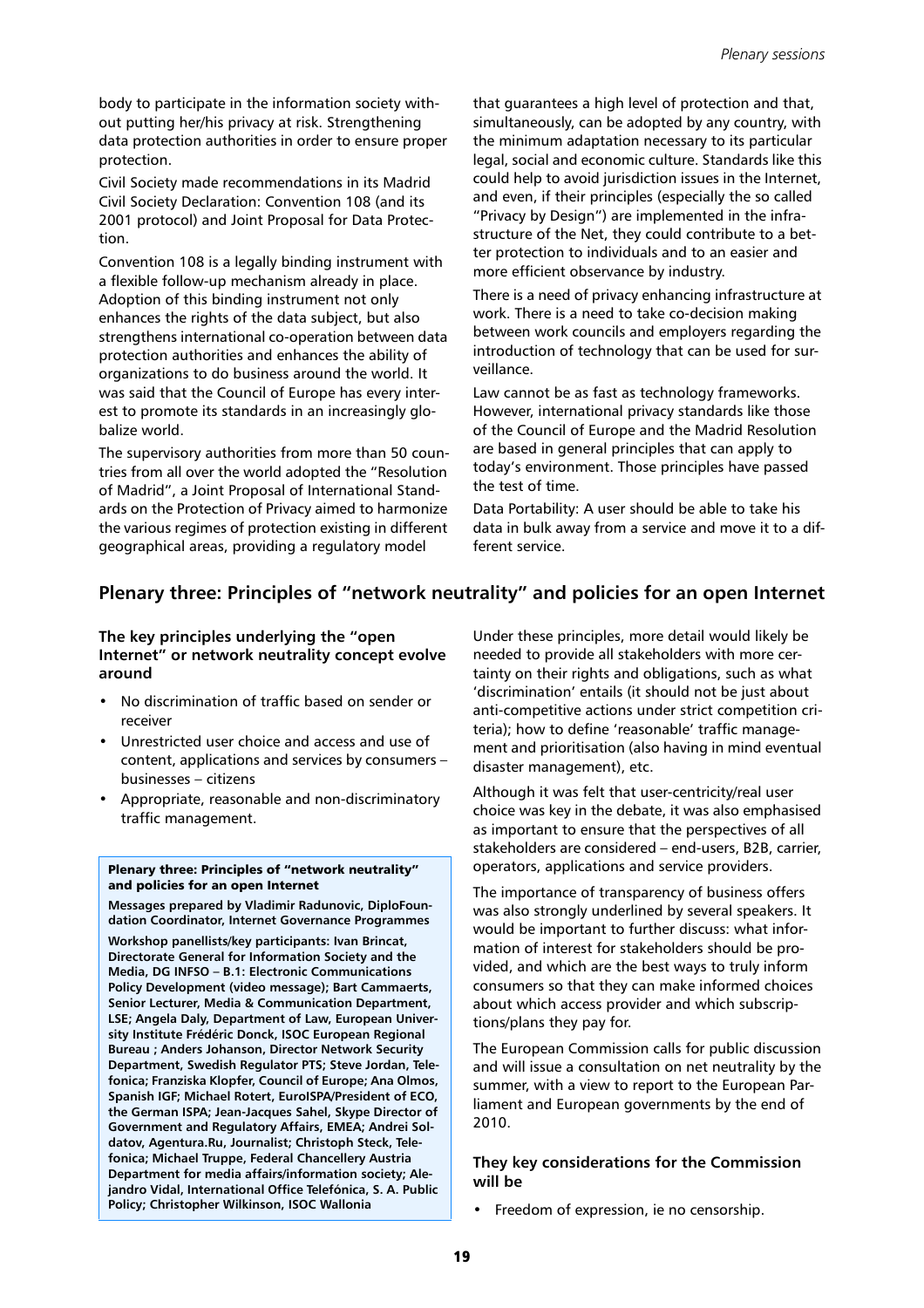- Transparency.
- Investments in open networks and infrastructure competition.
- Fair competition across the value chain.
- Preserving innovation and investment in both networks and services.

As to whether regulation was needed, many mentioned that the EU already has some provisions in the new telecoms laws around net neutrality – non-discrimination and transparency – and was therefore in a slightly better position than the US. A debate remained opened on the most convenient regulatory approach and legal instruments – if any – in such a dynamic environment. Swedish and Norwegian approaches were mentioned as examples.

Observing the debate from a technical perspective – the need for management – there was a question on whether the bandwidth worries by operators might be short-term predicaments and therefore the discussion should focus on longer term principles for what the Internet should be or remain. The complex

economic perspective – creating new business models – was not opened at this time.

The importance of building mutual trust among stakeholders through an open dialogue was emphasised. Generally, it was felt that more work could be done to look at some of the detailed issues, and a multi-stakeholder approach to looking at key issues such as defining reasonable network management (as had been suggested at the 2009 EuroDIG) would be a useful action going forwards, which could be done within the EuroDIG or IGF context perhaps.

The Council of Europe is also finalising a Declaration on Human Rights and Net Neutrality, which has two focal points: (i) proportionality and the necessarily temporary nature of traffic management, and (ii) the enforceability of users' rights, allowing users to challenge ISPs and obtain redress.

Beside possible multi-stakeholder work on issues of detail, and the forthcoming CoE declaration on NN and Freedom of Expression, and beyond possible regulation, many speakers referred to the need for a common EU/European policy for an open Internet.

## **Plenary four: Policy and decision-making and multistakeholderism – international, national and regional experiences. Is there an European vision?**

Multi-stakeholderism is in a way a confrontation between different models of democracy: the representative democratic model versus the participatory democracy model which developed as a way to counter the crisis of representative democracy. Multistakeholderism addresses the disconnection between the governors and the governed.

#### Plenary four: Policy and decision-making and multistakeholderism – international, national and regional experiences. Is there an European vision?

**Messages prepared by Georgios Kipouros**

**Workshop panellists/key participants: Ana Cristina Neves, Knowledge Society Agency, Ministry of Science, Technology and Higher Education Head; Bart Cammaerts, London School of Economics and Political Science (LSE) ; Frédéric Donck, ISOC European Regional Bureau ; Markus Kummer, IGF Secretariat; Prof Luis Magalhães, President of the Knowledge Society Agency (UMIC), Ministry of Science, Technology and Higher Education; Giacomo Mazzone, EBU; David Souter, ICT Development Associates/University of Strathclyde; Leonid Todorov, CCTLD.RU**

Multi-stakeholderism is indeed related to government accountability to citizens and responsiveness to citizen demands yet it has to function in a dialogue with traditional representative schemes in democracy.

However there are limitations as to what multi-stakeholderism can do. It cannot assure by itself legitimacy and representatively. It cannot assure universality in points of view. It cannot be considered immune

to being captured by special interests and manipulative practices.

Multi-stakeholderism is important in today's world but the nature of international politics, rather confliction instead of consensual, should also be considered when examining its potential impact. In fact, multi-stakeholderism has proven to work in practice only when the stakes are not too high.

When expectations from multi-stakeholderism are great but not materialized in actual, real life practices, then this can be a source of frustration for all sides involved.

The definition of participation is also important: there are different kinds of participation varying from full to partial to fake and manipulative participation and each kind can define the success or failure of a multi-stakeholder approach.

Who participates, who are the stakeholders to be involved in multi-stakeholder processes? Who is part of the civil society? What are the right means for inclusion?

## **Internet governance (IG) and multistakeholderism**

The IGF is sometimes expected to produce more than its mission, which is to provide a platform for a dialogue. It does not entail a direct decision-making result; it is a policy-shaping rather than a policy-making setting. The IGF gathers all the stakeholders together; there is a substantial, open, transparent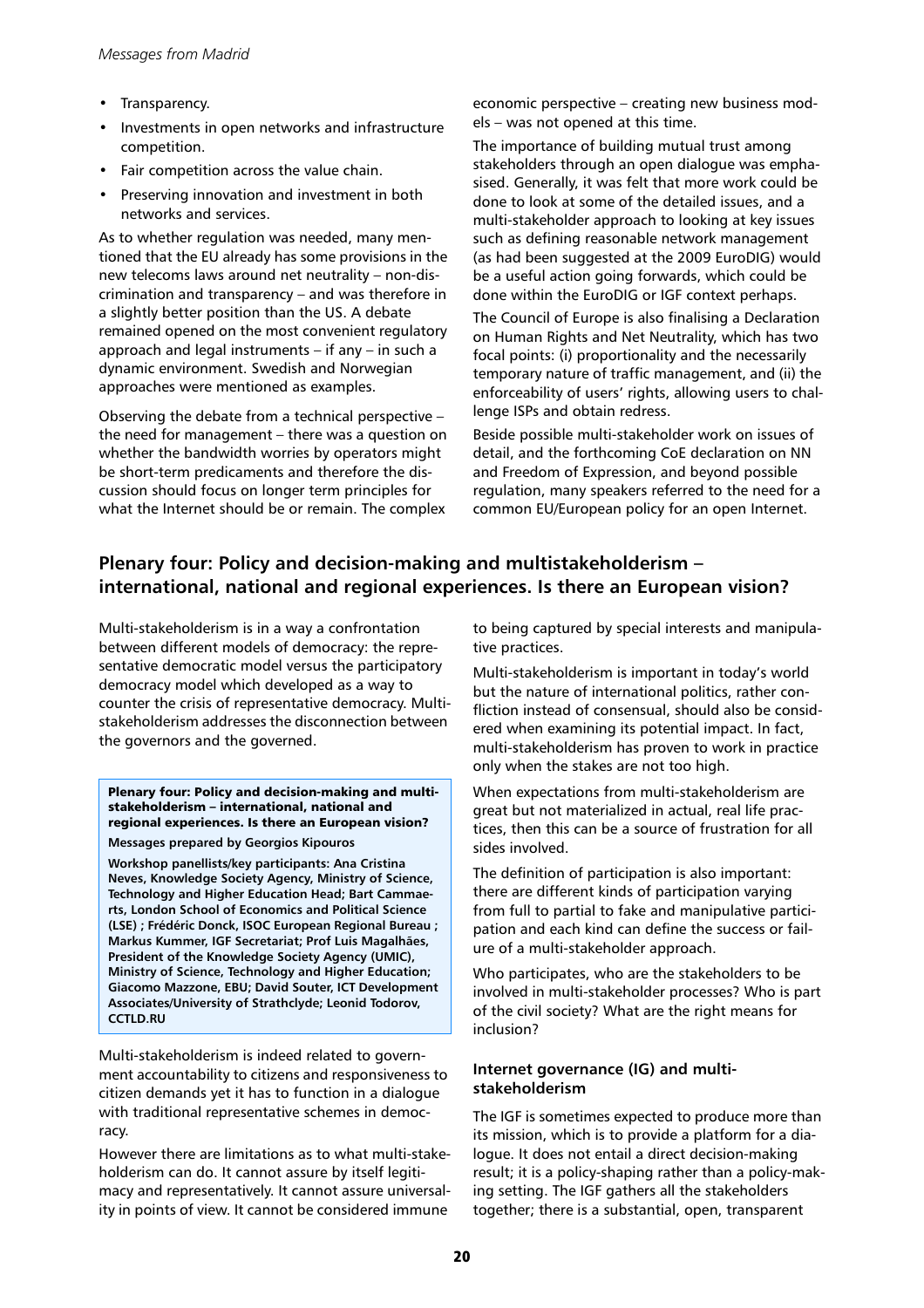dialogue between governments, private sector, civil society and technical community.

The governments and institutions that run the internet cannot be substituted by the IGF, in the end it's the governments who take the decisions.

Broadly speaking, the value of a forum like the IGF and EuroDIG is established by its participants and such efforts are worthwhile because of the ability of its stakeholders to freely ensure the coherence between local and international models.

The IGF is in many ways a good practice of multistakeholderism. There is a substantial impact from the IGF in IG-related legislation. The forum supports the notion that multi-stakeholderism could effectively spread in other areas too.

National IG debates further support the idea of multi-stakeholderism on a global level. For example, authorities in Africa, where there is no tradition of consultation outside the spheres of government, have started adopting the multi-stakeholder approach for issues related to Internet governance.

The genius of the Internet lies in its decentralized architecture. As such, the structure of the Internet

## **Plenary five: The Internet in 2020?**

Important projects have been developed for future Internet devices that take the form of a cognitive assistant (US Military Data Glove, DARPA's PAL – Personal Assistant that Learns, CALO – Cognitive Assistant that Learns and Organises).

## Plenary five: The Internet in 2020?

**Messages prepared by Yuliya Morenets**

**Workshop panellists/key participants: João Barros, Director of Carnegie Mellon-Portugal Program, Portugal; Ilias Chantoz, Symantec Government Relations – EMEA and APJ; Oliver M.J. Crepin Leblond, ISOC England/EURALO/GIH Ltd; Wolfgang Kleinwächter, University of Aarhus, Chair of the Council of Europe Internet Expert Group; Yuliya Morenets, TaC –Together against Cybercrime Representative; Ana Cristina Neves, Knowledge Society Agency, Ministry of Science, Technology and Higher Education Head International Relations**

We know that the Internet of the future will support a lot more devices. What we don't know is exactly what future Internet services will be in place in 2020.

As a result, we need make sure that we keep the Internet user-centric, supporting the end-to-end

governance mechanism mirrors its technical architecture: the Internet is all about inclusiveness, shared responsibility and a multi-stakeholder approach.

There exists a draft code of practice on information participation and transparency for Internet Governance.<sup>1</sup> It sets principles and guidelines in four main areas. The mission of the code is for Internet Governance entities to use it to review their own experience, compare it with other Internet Governance bodies and provide a framework for developing practices as the field grows.

Finally, we should be asking the question: which stakeholders are missing from the dialogue on Internet governance? It is not just for Internet insiders but must engage with those primarily concerned that are spread in different policy areas.

principle so as for it to constitute no barriers to innovation. Europe's "systemic barrier" to the Internet's growth is baggage which has to be abandoned in favour of change.

In the future, there will probably be a proliferation of information. The Internet network will be a tool of concentration of information. The question of the protection of critical infrastructure therefore appears. It also engenders military interest in this infrastructure. It will be a question of cyber commands and cyber defence.

It would be interesting to raise the possibility of multistakeholders' war. Will we have the fragmentisation of the Internet?

We will need to answer the question of data distribution and their transfer in the future. It will be also the concern of their hosting and the location. How to find the data? Will it be a real service?

Our society does not need to create barriers to innovation in order to go forward and in order to focus not only on the dark side of the progress, but also and especially on the bright side of it.

<sup>1.</sup> The Council of Europe, the UN Economic Commission for Europe and the Association for Progressive Communications (APC) have jointly prepared a draft code of practice on information, participation and transparency in Internet Governance. It sets principles and guidelines in four main areas. The mission of the code is for Internet Governance entities to use it to review their own experience, compare it with other Internet Governance bodies and provide a framework for developing practices as the field grows.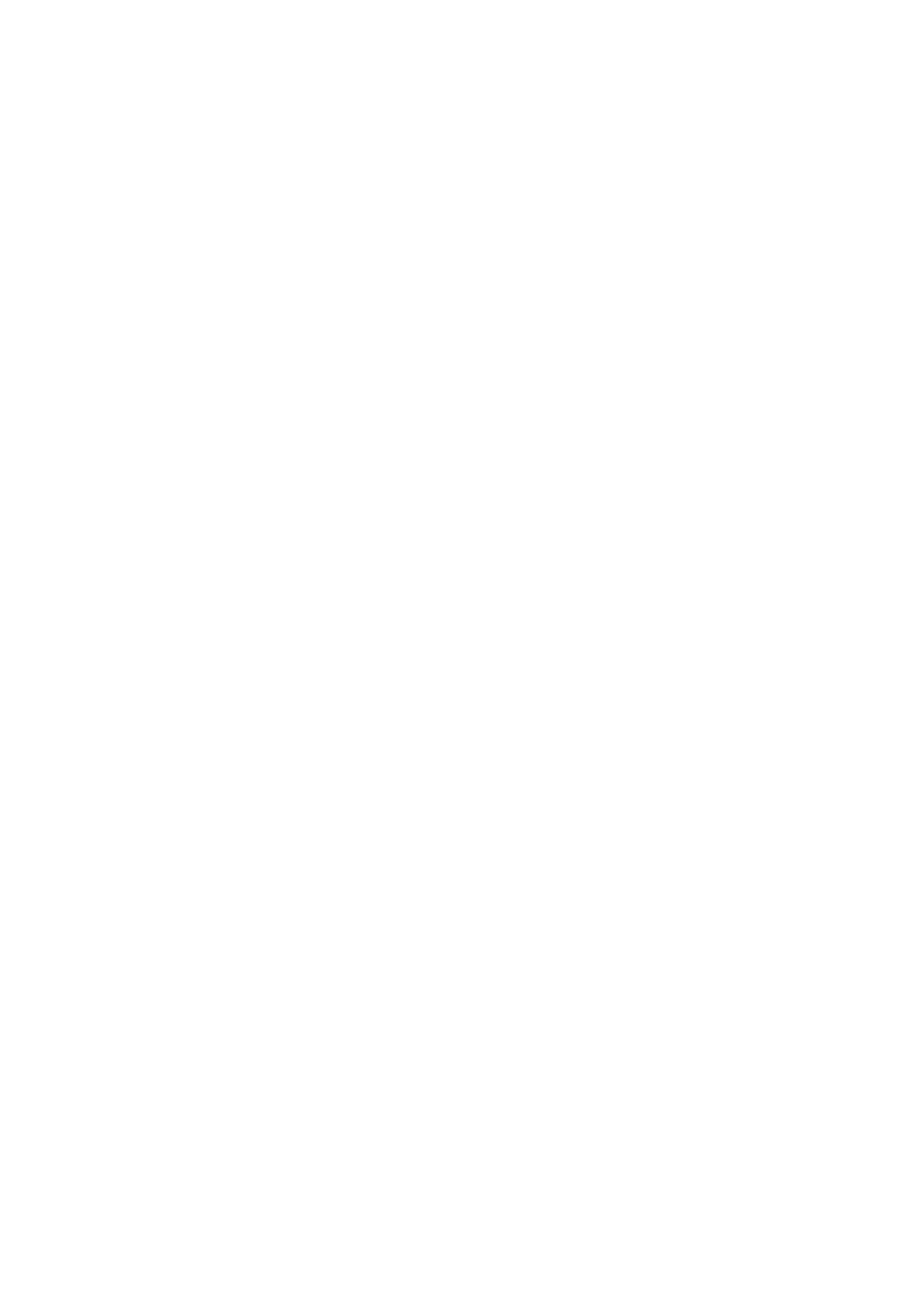## Appendix: Youth report

## **Side event: Internet Governance and Youth: Media literacy, e-Participation and Privacy Participants**

Participants were among others representatives of the Finnish Children's Parliament, the Child Protection Center in the UK, of media regulators and authorities such as the Austrian Federal Chancellery and the Swedish Post and Telecom Agency, officials from the Council of Europe (Lee Hibbard, Franziska Klopfer and others), the European School Net, and the London School of Economics and Political Science (media and communications department).

Side event: Internet Governance and Youth: Media literacy, e-Participation and Privacy Participants **Moderators: George Kipouros (European Youth Forum/ LSE, www.youthforum.org) and Maximilian Kall (European Youth Press, www.youthpress.org); Rapporteur: Triin Rebane (European Youth Forum)**

## **Core themes of the discussion**

*Challenges:* Privacy and protection issues at stake from the perspective of young people. Focus mainly on ethical viewpoints rather than technical aspects.

*Tools:* Media literacy as a prerequisite for participation in society. Tools to empower youngsters, raise awareness and utilise the benefits of new media technologies as an every-day instrument in education, interaction and communication.

*Aims:* aspects of merging digital and real life participation in e-Participation projects.

## **Media literacy**

*Perspective:* Workshop participants stressed an ethical rather than a technical approach. Media literacy is a major part of citizenship education, of integrating young people in a modern society. Critical thinking and understanding is the crucial factor. Media literacy offers a chance of reinforcing the dialogue within, but also between the generations and regions in Europe. New media must be considered a part of daily life, reflecting daily values and human rights, online and offline spheres need to be bal-

anced. A functioning "real life environment" is also crucial for the online behaviour and interaction.

*Aims:* Everyone needs to be educated with the medium internet as an instrument rather than a subject in itself and be competent to deal with its tools and effects. These life competencies must be recognised in formal curricula and enhanced in non-formal education. Future teacher generations offer new chances in the near future for a change to a more natural use of new media and a critical assessment of media content in schools. Education must stress the opportunities of new media such as building friendships or staying in touch with friends from across Europe, or the ability of expressing opinions in an open and democratic discourse.

*Discussion points:* Media literacy is to be defined as the ability to access, analyse, evaluate and communicate content competently. Media literacy is about developing a critical attitude towards information: how media and journalists operate, how they work. Questions include how to search for information, how Google works, how information is privileged. However, most people still consume media, while relatively few actually produce content. Media literacy means cultural literacy, social literacy, digital literacy. School curricula need to be entirely reviewed. Media competencies are competencies to be learned, they are not natural. They have to be recognised, just as mathematics or other crucial competencies are. Media literacy and human rights are two sides of the same coin. It is about a transmission of values and education. Parents often lack time and the skills to educate their children, children are left alone.

*Perspective of the young representatives of the Finnish Children's Parliament (13 year-olds):* "We communicate with friends, chat, look what's happening with friends. Sometimes we see comments that are threatening, but most of them don't have a deep meaning. For us it is learning by doing, our mom helped to set up the profile.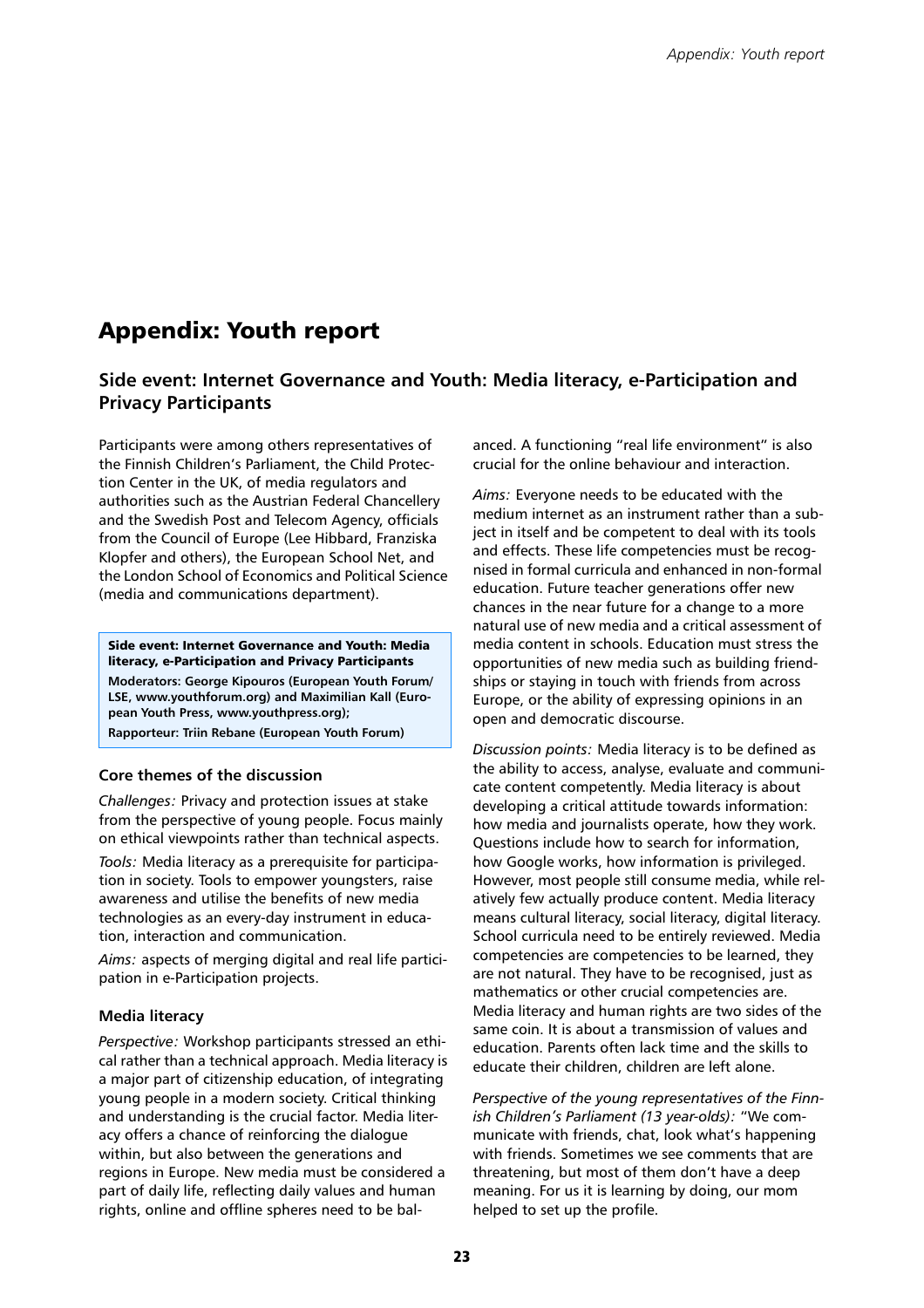We rarely experience bullying, some take it seriously. The next day at school is sometimes awkward. People sometimes write what they won't say face to face."

## **e-participation**

The Internet is a tool for learning and participation. It facilitates participation in society, offers chances when real meetings and others means of participation are limited due to a lack of resources.

E-participation is complementary to offline participation. Tools such as online petitions have to lead to a certain actual influence. Institutionalised e-participation involving youngsters in a top-down-approach often doesn't work. In setting up platforms youngsters have to be involved already in the development and all stages of realisation. Building trust is crucial in this aspect.

## **Best practice 1 – Finnish Children's Parliament<sup>1</sup>**

Adults facilitate, children chair, the municipality supports. Chats, discussion forums, surveys and other

1. http://www.lastenparlamentti.fi/. 2. http://www.playdecide.com/.

tools allow the online debating of issues such as education or health care. 400 children participate online, aiming at making things better and giving their contribution to the society. The Finnish Children's Parliament offers an opportunity to speak up, make conclusions and to spread these to decision makers.

Online participation must complement face-to-face participation. Pure e-participation might otherwise become an empty concept. On the role of adults in that process, the children's opinion is that they don't actually need their involvement in the discussions, but their support makes things a lot easier: "If the adults take us seriously, we take participation seriously."

## **Best practice 2 – PlayDecide<sup>2</sup>**

Offers role plays, youth consultations, and setting up your own educational module. It is thus useful for schools.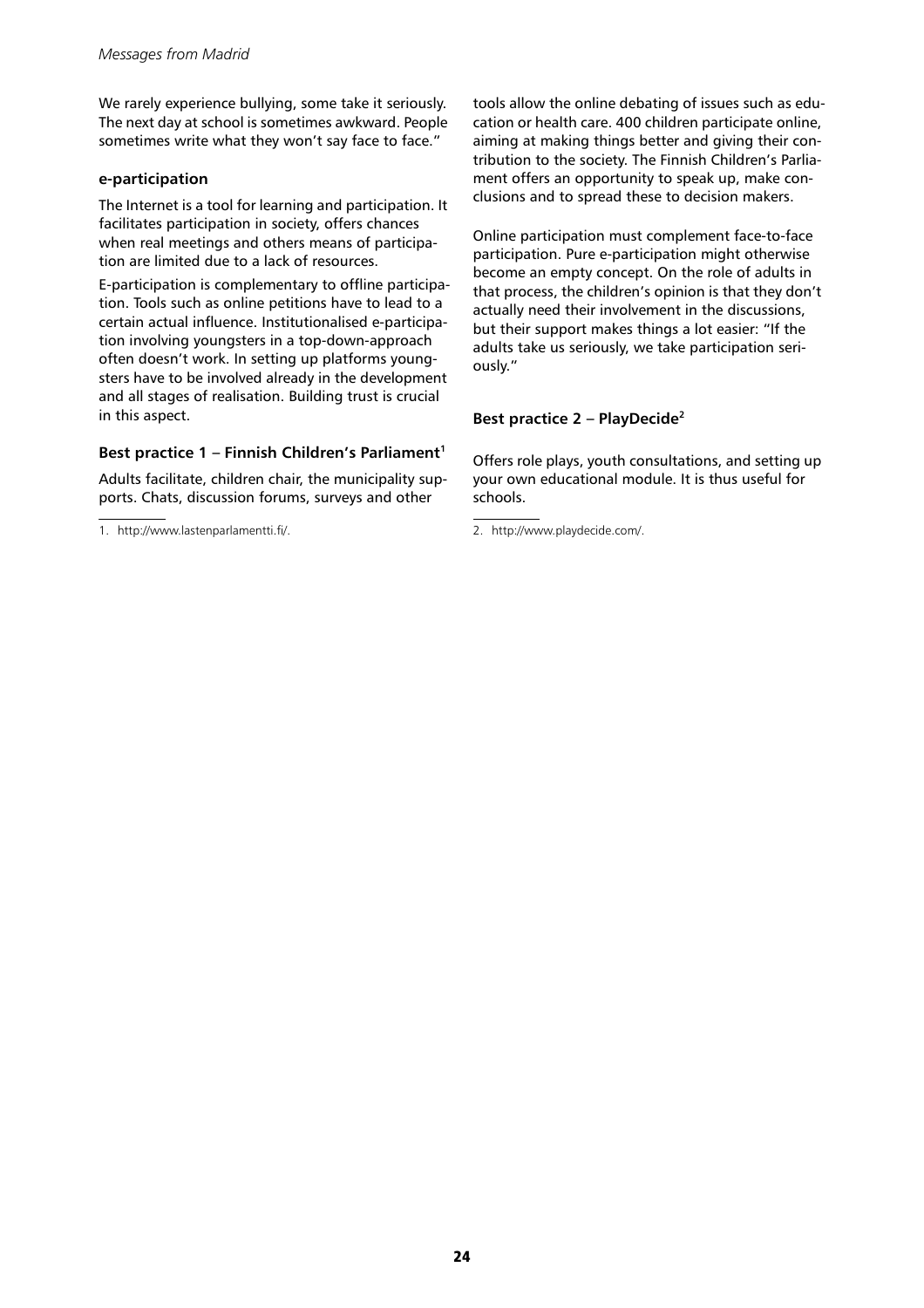Programme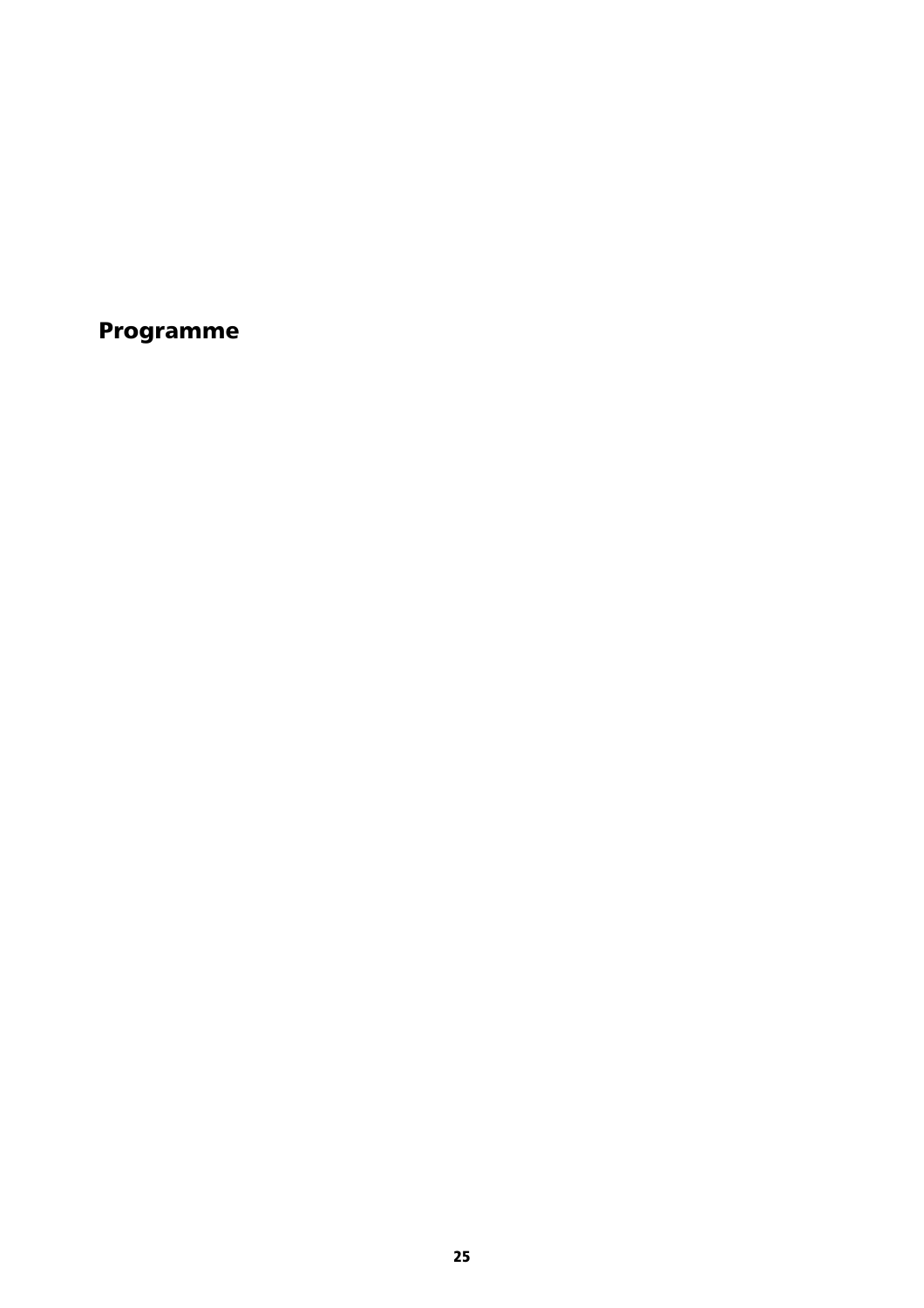

## *Telefonica Headquarters, Madrid / Spain, 29-30 April 2010*

Chaired by Sebastian Muriel, General Director of Red.es

#### **Programme as it stands on 27 April 2010**

**Thursday, 29 April 2010**

08:00 – 09:00 Registration

#### **09:00 – 09:45 Welcome and introductions**

Sebastian Muriel, General Director of Red.es (Chairman) Alejandro Arranz, Madrid City Council Carlos López-Blanco, International Office Director of Telefónica Corporation Philippe Boillat, Director General of Human Rights and Legal Affairs, Council of Europe Jovan Kurbalija, Director, Diplo Foundation Cornelia Kutterer, Senior Policy Manager, Microsoft Matthias Fiechter, European Youth Forum Jorge Perez, IGF Spain

#### **09:45 – 11:30 Opening session** - **What is the public and economic value of the Internet for Europe?**

Round-table discussion between high-level representatives of governments, parliaments, institutions and organisations regarding European priorities and perspectives for the Internet as a space for democracy, economic growth and public value. Open dialogue between round-table participants and the audience on how European citizens/users see their role in using and shaping the Internet.

Moderator: Susana Roza, RTVE, Spain

#### Key participants:

Prof. José Mariano Gago, Minister of Science, Technology and Higher Education of Portugal Birgitta Jónsdóttir, Member of Althingi for the Reykjavík South Constituency, Party Group Chair Person for the Movement

Visho Ajazi Lika, Deputy Minister for Innovation and the Technology of Information and Communication of Albania

Sebastian Muriel, General Director of Red.es (Chairman)

Gregory Paulger, Director, DG-Information Society and Media, European Commission

Frédéric Riehl, Vice-Director, Swiss Federal Office of Communication

Jeroen Schokkenbroek, Head of Department on Human Rights Development, Council of Europe Lieven Vermaele, Technical director of EBU

Rapporteur: Vladimir Radunovic, DiploFoundation Remote participants moderator: David Varona, RTVE Spain

**11:30 – 12:00 Coffee Break** 

#### **12:00 – 13:00 National debates on Internet governance**

Dialogue between the audience and representatives from existing and emerging national IGFs. The dialogue will discuss inter alia the similarities and differences in national priorities regarding Internet governance and discern. Who are the key actors in national debates and what lessons can be learned?

Co-Moderators: Lee Hibbard, Council of Europe, Ana Olmos, IGF Spain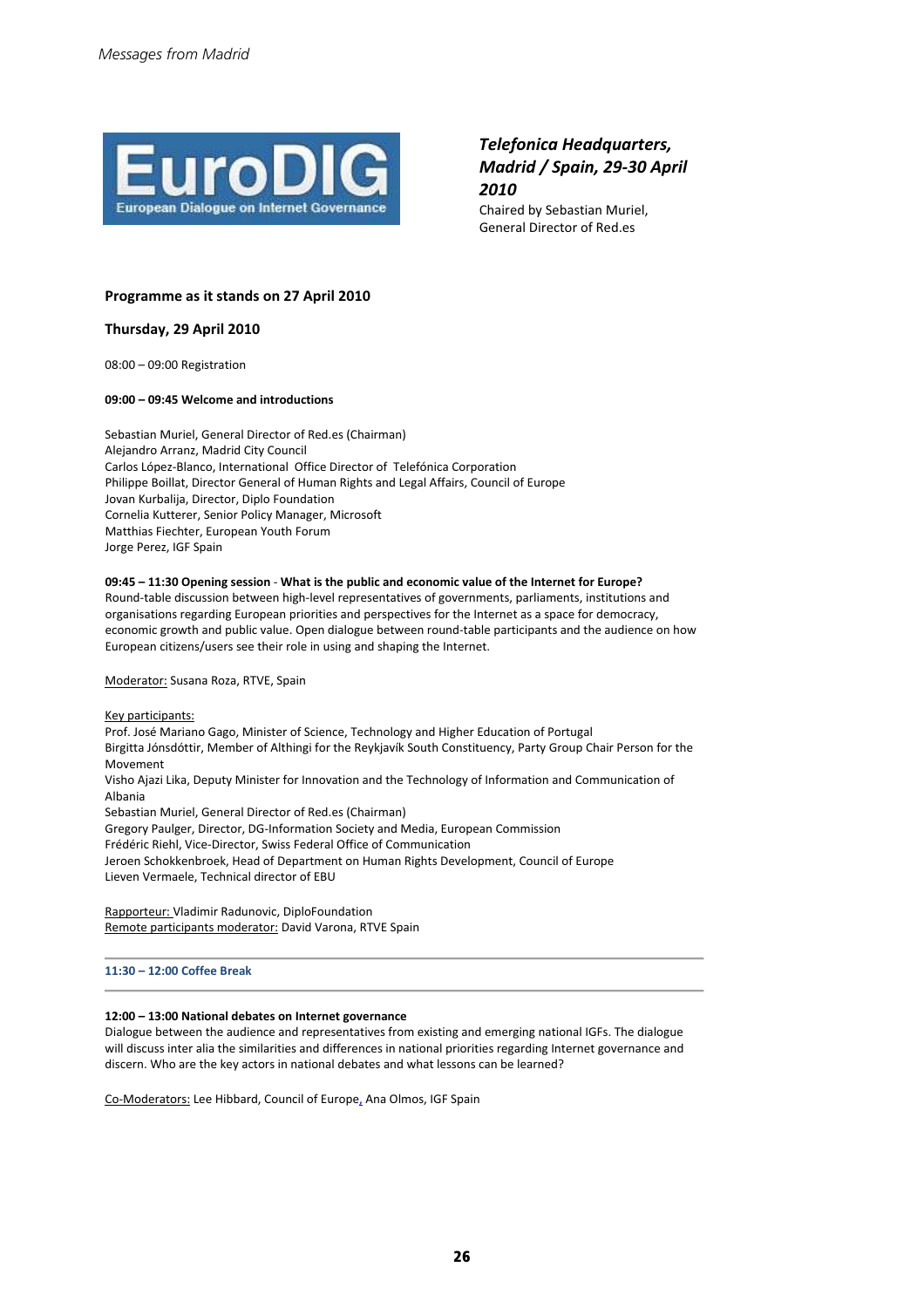Representatives: Laurent Baup, Forum Internet, IGF France Martin Boyle , NOMINET / IGF UK Anders Johanson, Swedish Regulator PTS Prof Luis Magalhães, Ministry of Science, Technology and Higher Education, Portugal Siv Mørch Jacobsen, IGF Denmark Jorge Perez, IGF Spain Leonid Todorov, CCTLD.RU Stefano, Trumpy

Rapporteur: Giacomo Mazzone, EBU Remote participants moderator: Anna Orlova, DiploFoundation

#### **13:00 – 14:30 Lunch**

#### **14:30 – 16:15 Workshops 1-3**

#### **WS1: Cross-border cybercrime jurisdiction under cloud computing [Main auditorium]**

Key issues that could be discussed: The purpose of this workshop is three-fold. First to discuss technical and European legal frameworks, policy and industry initiatives, and best practices surrounding aspects of jurisdiction in the area of cybercrime with special emphasis in the cloud-computing environment; second, to raise awareness on the importance of the intersection between cybercrime, Internet jurisdiction and cloud computing as an emerging Internet governance aspect at the European level; and third, to identify and put forward possible solutions for future policies in this area.

Co-Moderator: Cristos Velasco, Ciberdelincuencia.Org / IGF Spain Advisory Group, Ioana Bogdana Albani, Terrorism and Organized Crime Directorate at the Prosecutor's General Office of Romania

Key participants: Cornelia Kutterer, Microsoft Prof. Henrik Kaspersen, Vrije Universiteit Amsterdam Francisco Monserrat, Spanish RED IRIS-CERT Michael Rotert, EuroISPA, European ISP Association Alexander Seger, Council of Europe

Rapporteur: Estelle De Marco, Inthemis – CRESIC Remote participation moderator: Radu Roxana Georgiana, DiploFoundation

#### **WS2: Geographical and other names of public interest as new TLDs? [CD Auditorium]**

Key issues that could be discussed: Admission of new Top-Level Domains (TLDs) and the public interest. Who has the right to register and use which domain name? Which domains should be left to allocation via the market? What responsibilities for public authorities? Should there be different regimes for different categories of new TLDs?

Moderator: Thomas Schneider, Swiss Federal Office of Communication

Key participants: Amadeu Abri i Abril, CORE Internet Council of Registrars Iratxe Esnaola Arribillaga, dotEUS Assiciation Wolfgang Kleinwächter, University of Aarhus Dirk Krischenowski, dotBerlin Susan Reynolds, Asociación PuntoGal Hubert Schöttner, Federal Ministry of Economics and Technology, Germany Nick Wood, Com Laude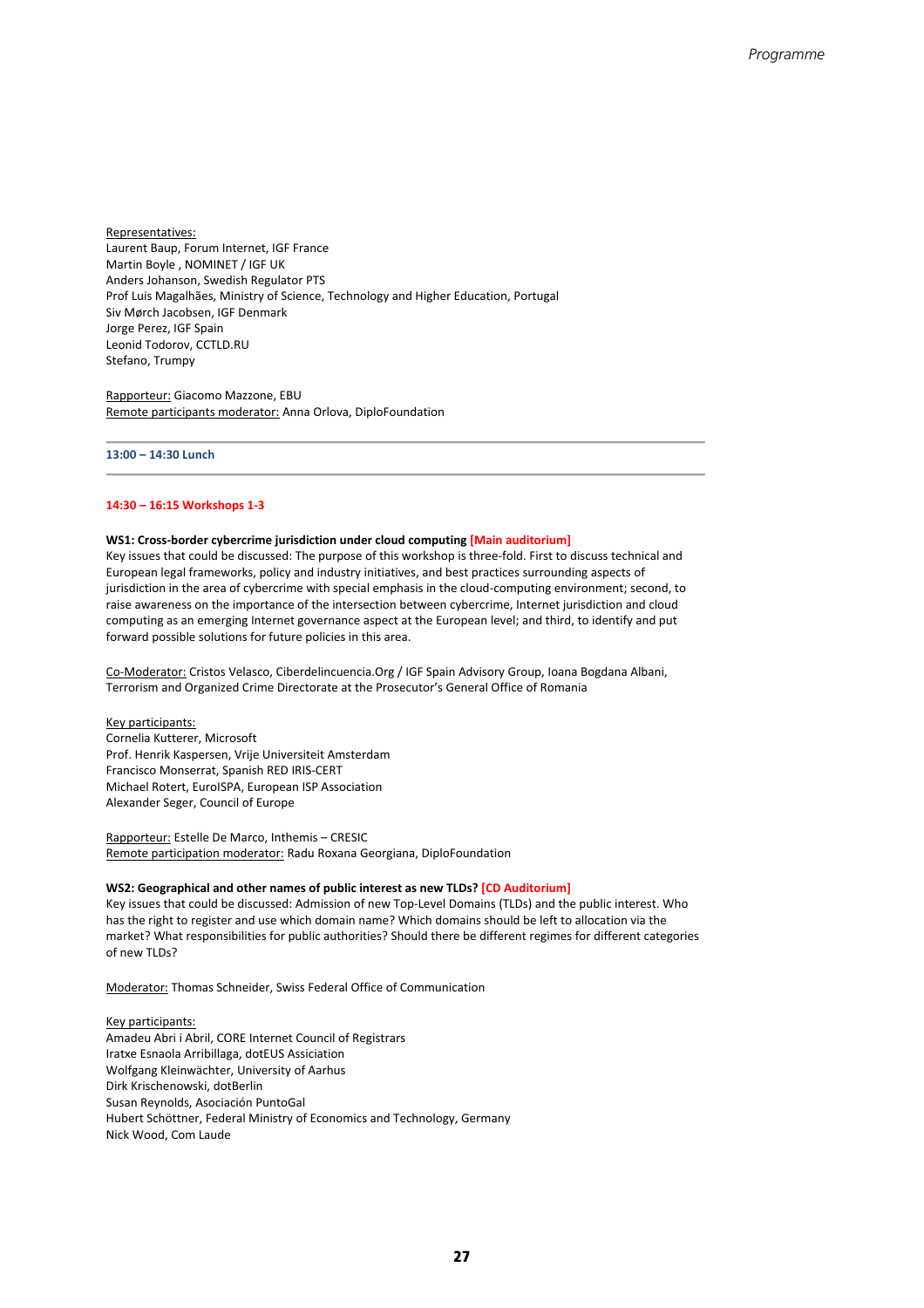Rapporteur: Wolfgang Kleinwächter, University of Aarhus Remote participation moderator: [tbd]

#### **WS3: Internet as a platform for innovation and development of** *new* **business models [Lobby Auditorium]**

Key issues that could be discussed: Digitization of content, ebooks, user generated content, use and re-use of existing content. What are the business models for delivering content online? What regulatory environments do businesses need?

Moderator: Martin Perez, ASIMELEC

Key participants: Elfa Ýr Gylfadottir, Ministry of Education, Science and Culture in Iceland Miguel Perez Subias, Internet Users Association Rafael Sánchez, EGEDA Olaguer Sarsanedas,TV3 Catalunya Juan Zafra, ASIMELEC, Digital Content Commission

Rapporteur: [tbd] Remote participation moderator: Alexandra Maria Vasile, DiploFoundation

#### **16:15 – 16:45 Coffee break**

#### **16:45 – 18:30 PL1: Online content policies in Europe – where are we going?**

Key issues that could be discussed: Is it ever 'right' to block content? What procedural and other safeguards exist in European states to prevent disproportionate blocking of content? How are these safeguard applied in practice? Are the reasons for blocking content always transparent and justifiable? Which duties do the different actors involved in creating and publishing content online have? Which rights and duties should they have? What internet governance infrastructure is necessary to avoid that content blocked in one country is is not also unavailable in neighbouring countries where it might be considered legal?

Co-Moderators: Nicholas Lansman, EuroISPA, Maja Rakovic, Ministry of Culture of Serbia

Key participants: Meryem Marzouki, European Digital Rights & CNRS Ženet Mujic (OSCE) Jeroen Schokkenbroek, Council of Europe Chris Sherwood, Yahoo Andrei Soldatov, Agentura.Ru, Journalist Avniye Tansug, Cyber-Rights.Org.TR

Rapporteur: Michael Truppe, Federal Chancellery Austria, Council of Europe Remote participation moderator: Franziska Klopfer, Council of Europe

**20:00 Reception offered by the City Council of Madrid / Patio de Cristales**

#### **Friday, 30 April 2010**

#### **09:00 – 10:15 PL2: Global privacy standards for the internet and working world**

Key issues that could be discussed: Privacy by design for services and applications (e.g. social networks, cloud computing, etc.); privacy in the workplace.

Moderator: Eduardo Ustarán, Field Fisher Waterhouse LLP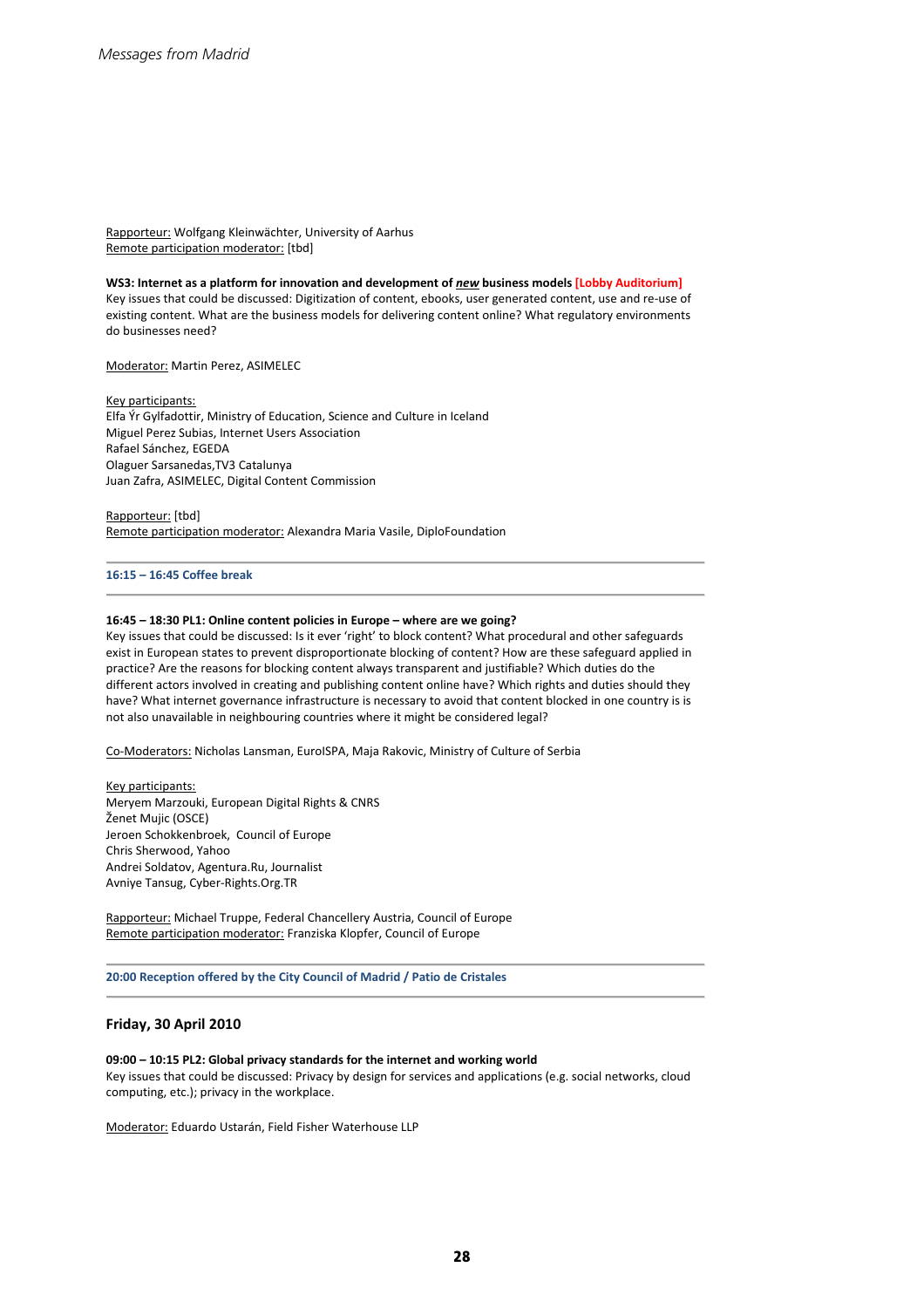Key participants: Andreas Krisch, European Digital Rights Kevin Fraser, Council of Europe Consultative Committee of Convention 108 Annette Mühlberg, United Services Union (ver.di) / EURALO Head of E-Government Jesus Rubi Navarrete, Spanish Data Protection Agency

Rapporteur: Katitza Rodriguez, Electronic Frontier Foundation Remote participation moderators: Sophie Kwasny, Council of Europe, Jean-Philippe Moiny, FNRS

#### **10:15 – 11:30 Workshops 4-6**

#### **WS4: IPv6 transition – business impact and governance issues [Lobby Auditorium]**

Moderator: Fred Harrison, Head of Telefónica Standards

Key participants: Jacques Babot, European Commission Marcelo Bagnulo, IAB member Patrik Fältstöm, Cisco Geoff Huston, Asia Pacific Network Information Centre (APNIC) Martin Levy, Hurricane Electric Roland Perry, RIPE NCC Pedro Veiga, Foundation for National Scientific Computing

Rapporteur: [tbd] Remote participation moderator: [tbd]

#### **WS5: Children and social media – opportunities and risks, rules and responsibilities [CD Auditorium]**

Moderator: Matthias Traimer, Information Society, Austrian Federal Chancellery

Key participants: Roberto Aparici, Universidad Nacional de Educación a Distancia, Spain María José Cantarino, Telefonica, Teachtoday.eu John Carr, eNACSO – European NGO Alliance for Child Safety Online, Copenhagen Jutta Croll, Digital Opportunities Foundation, Managing Director Javier Garcia, Madrid Office of the Ombudsman for Children Silva Järvinen, The Finnish Children's Parliament Anders Johanson, Swedish Regulator PTS Birgitta Jónsdóttir, Member of Althingi for the Reykjavík South Constituency, Party Group Chair Person for the Movement Nadine Karbach, European Youth Forum Narine Khatchatryan, Media Education Center Georgios Kipouros, European Youth Forum Yuliya Morenets, TaC – Together against Cybercrime Rauna Nerelli, The Finnish Children's Parliament Sara Reid, The Finnish Children's Parliament Graham Ritchie, CEOP – Child Exploitation and Online Protection Centre Yolanda Rueda, Fundación Cibervoluntarios

Rapporteur: Jutta Croll, Digital Opportunities Foundation Remote participation moderator: Franziska Klopfer, Council of Europe

#### **WS6: Sovereignty of states and the role and obligations of governments in the global multi-stakeholder Internet environment [Main Auditorium]**

Key issues that could be discussed: What expectations of good neighbourliness and mutual solidarity does the transnational nature of the Internet give rise to in the international community? Is there an obligation in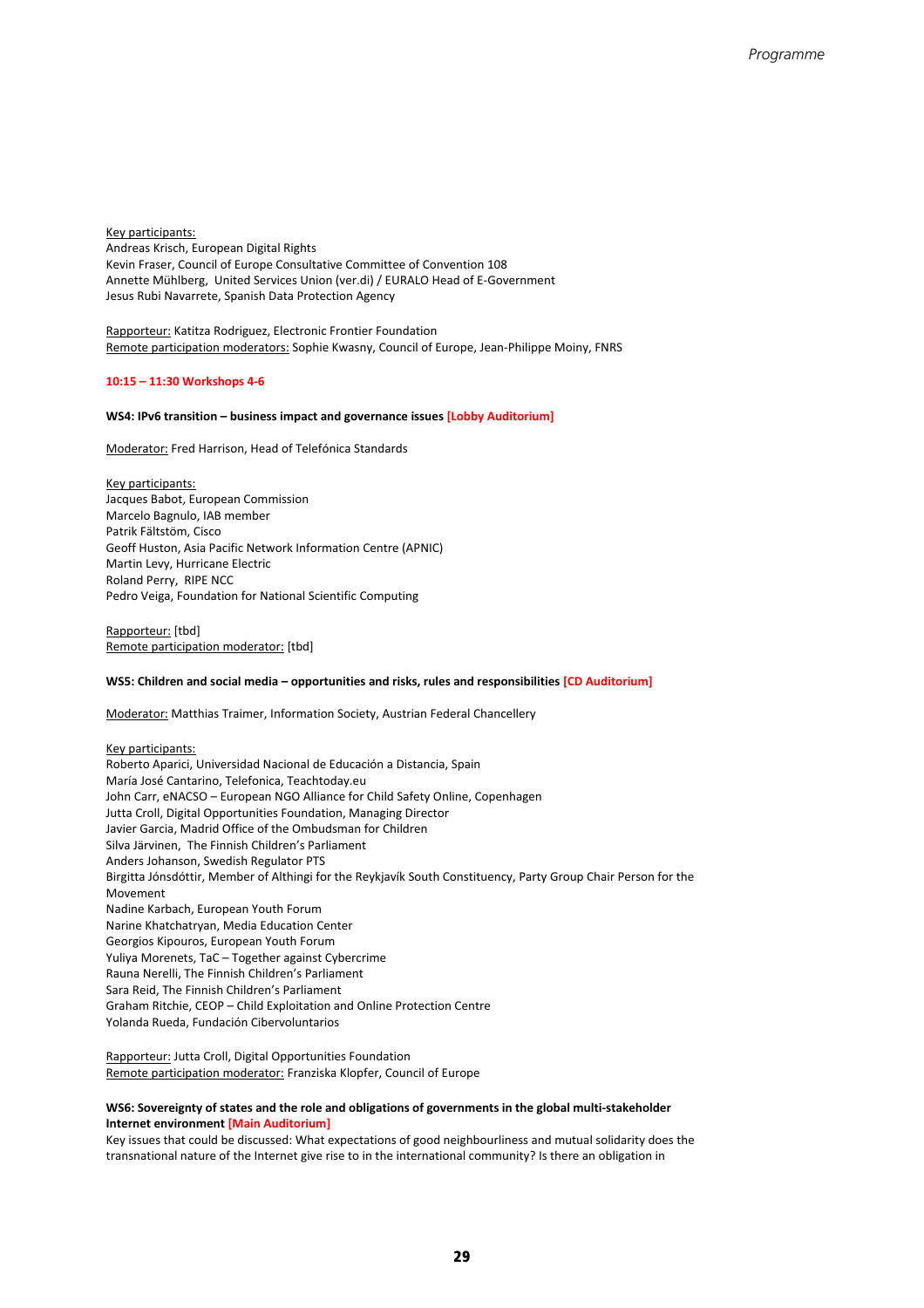international relations to protect and preserve the in frastructure, functioning, openness, and neutrality of the Internet in the public interest? To what extent do states bear it? If Internet governance entails a system of shared responsibilities for a common global resource, how does the concept of sovereignty reflect this power and duty allocation reality?

Moderator: William Drake, Graduate Institute of International and Development Studies, Geneva

#### Key participants:

Birgitta Jónsdóttir, Member of Althingi for the Reykjavík South Constituency, Party Group Chair Person for the Movement Wolfgang Kleinwächter, University of Aarhus Michael Rotert, EuroISPA, European ISP Association Rolf Weber, Zürich University, GIGA Net Michael Yakushew, Russian Internet Coordination Center

Rapporteur: Elvana Thaci, Council of Europe Remote participation moderator: Biel Company, Universitat Oberta de Catalunya

#### **WS7: Open hour on cloud computing : from fog to secure cloud – a regulatory perspective [CD Camelot]**

Key issues that could be discussed: This workshop will address regulatory issues arising from cloud computing, more specifically concerning data protection, jurisdiction issues and the use of Service Level Agreements (SLAs). How do the traditional actors in the field of data protection (data controller, data processor and data subject) fit in the cloud and what are their duties, responsibilities and rights? Where do we stand in case of change of control of the cloud provider?

Moderator: Kevin Fraser, Council of Europe Consultative Committee of Convention 108

Key participants: Paolo Balboni, Baker & McKenzie (Milan) Rosa Barcelo, European Data Protection Supervisor Cornelia Kutterer, Microsoft Jean-Philippe Moiny, FNRS Katitza Rodriguez, Electronic Frontier Foundation

Rapporteur: Kevin Fraser, Council of Europe Consultative Committee of Convention 108

#### **11:30 – 11:45 Coffee Break**

#### **11:45 – 13:00 PL3: Principles of "network neutrality" and policies for an open Internet**

Key issues that could be discussed: What are the arguments for maintaining an open Internet? What are the key principles for equal access and key requirements for maintaining a functional Web? How to define what is (non-)appropriate management of network traffic? From the European perspective, how will the key principles be implemented in reflection to existing regulation frameworks, and what will the implications be? What could be the global impact of European perspectives? What are the emerging challenges: the relation of neutrality principles and mobile internet, social networks, cloud computing and search engines?

Moderator: Vladimir Radunovic, Diplo Foundation

Panellists: Ivan Brincat, Information Society and the Media, *(video message)* Frédéric Donck, ISOC European Regional Bureau Michael Rotert, EuroISPA / ECO Michael Truppe, Federal Chancellery Austria, Council of Europe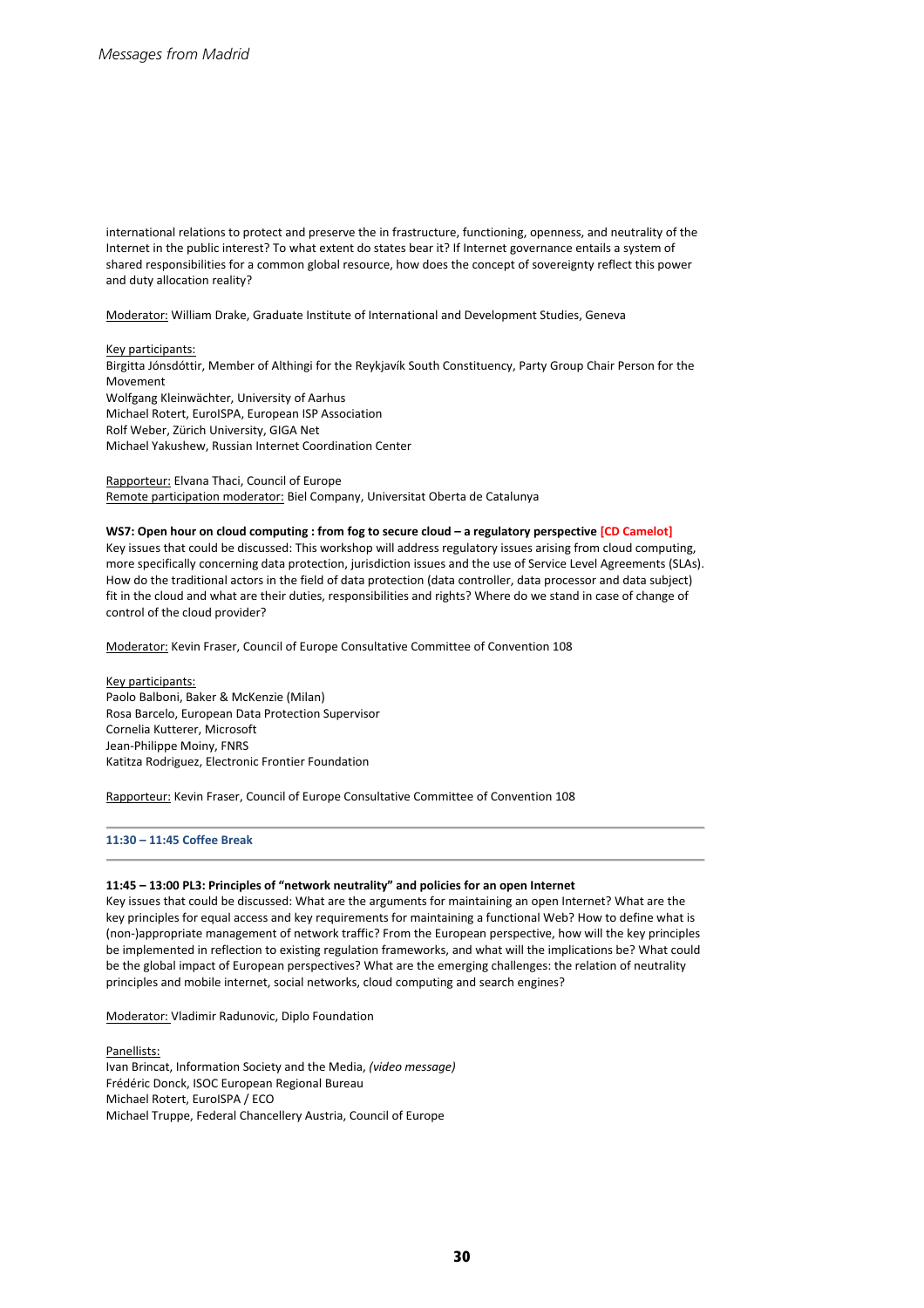Key participants: Graham Butler, Bitek Bart Cammaerts, Media & Communication Department, LSE Angela Daly, European University Institute Anders Johanson, Swedish Regulator PTS Steve Jordan, Telefonica Franziska Klopfer, Council of Europe Ana Olmos, IGF Spain Jean-Jaques Sahel, Skype, EMEA Andrei Soldatov, Agentura.Ru, Journalist Christoph Steck, Telefonica Michael Truppe, Federal Chancellery Austria Alejandro Vidal, Telefónica Christopher Wilkinson, ISOC Wallonia

Rapporteur: Jean-Jaques Sahel, Skype, EMEA Remote participation moderator: [tbd]

#### **13:00 – 14:30 Lunch**

#### **14:30 – 15.30 PL4: Policy and decision-making and multistakeholderism – international, national and regional experiences. Is there an European vision?**

Moderator: Ana Cristina Neves, Ministry of Science, Technology and Higher Education, Portugal

Key participants: Bart Cammaerts, London School of Economics and Political Science Frédéric Donck, ISOC European Regional Bureau Georgios Kipouros, JEF – European Youth Forum – London School of Economics Markus Kummer, IGF Secretariat Prof Luis Magalhães, President of the Knowledge Society Agency (UMIC), Ministry of Science, Technology and Higher Education Giacomo Mazzone, EBU David Souter, ICT Development Associates / University of Strathclyde Leonid Todorov, CCTLD.RU Rudi Vansnick, ISOC Belgium – EURALO – ISOCC ECC

Rapporteur: Georgios Kipouros, JEF – European Youth Forum – London School of Economics Remote participation moderator: Rudi Vansnick, ISOC Belgium – EURALO – ISOCC ECC

#### **15:30 – 16.15 PL5: The Internet in 2020?**

Key issues that could be discussed: How will the Future Internet with cyber-physical networks, cloud computing, other technologies and associated new services affect our daily lives? How will content be produced and exchanged in 2020? How will consumers access and use information? How will users communicate with each other? What challenges for human rights, rule of law and democracy? What will be the business opportunities? How will the public value of the Internet evolve?

Moderator: João Barros, Carnegie Mellon-Portugal Program, Portugal

Key participants: Ilias Chantoz, Symantec Government Relations – EMEA and APJ Oliver M.J. Crepin Leblond, ISOC England / EURALO / GIH Ltd Wolfgang Kleinwächter, University of Aarhus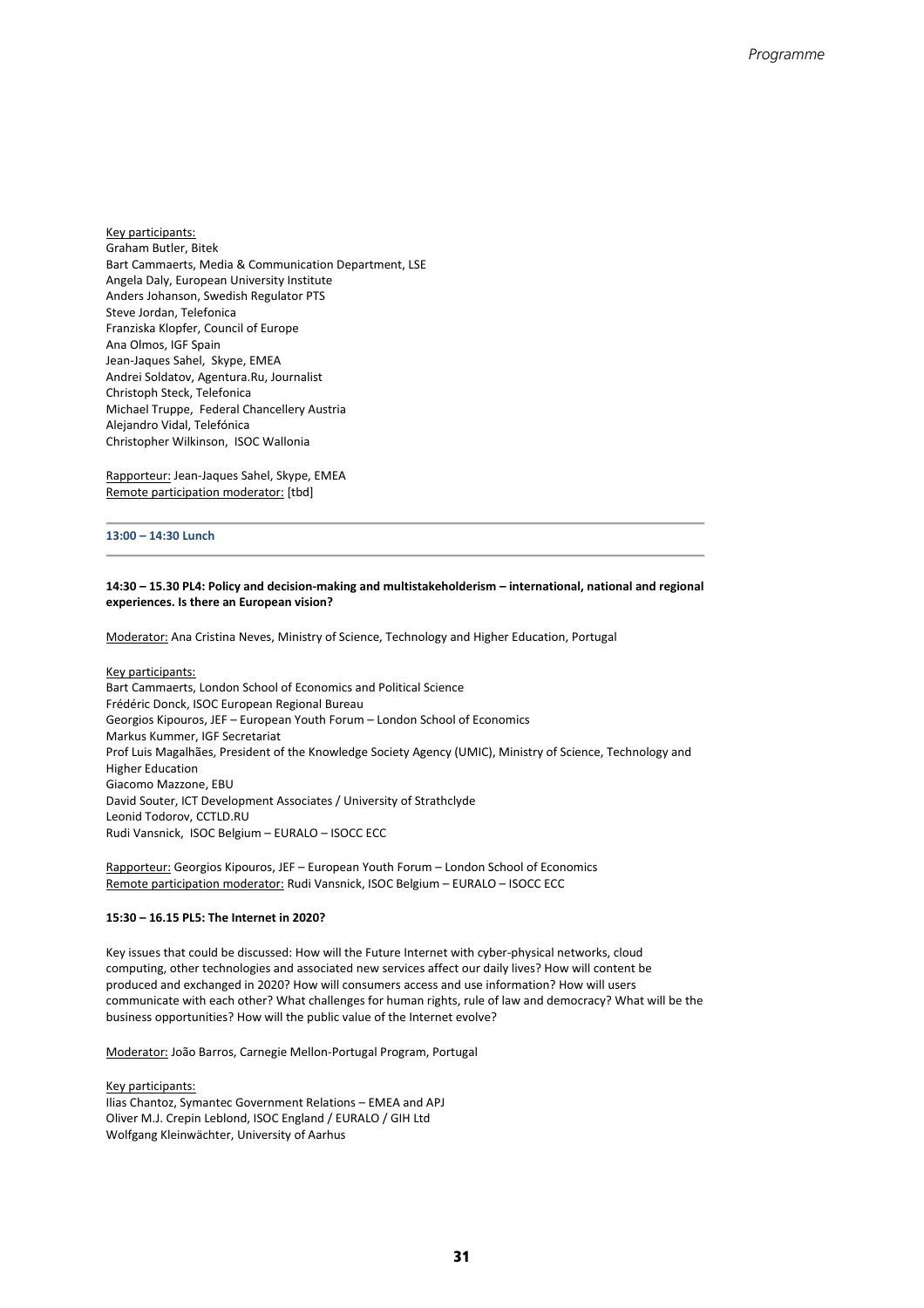Yuliya Morenets, TaC -Together against Cybercrime Ana Cristina Neves, Ministry of Science, Technology and Higher Education

Rapporteur: Yuliya Morenets, TaC -Together against Cybercrime Remote participation moderator: [tbd]

**16:15 – 16:30 Coffee Break**

#### **16:30 – 18:00 Wrap-up, reporting-in, take aways and conclusions**

Wrap-up with reference to key messages that could be delivered to the IGF 2010

Co-Moderators: Lee Hibbard, Council of Europe, Thomas Schneider, Swiss Federal Office of Communication

Key participants: Sebastian Muriel, General Director of Red.es (Chairman) Jeroen Schokkenbroek, Council of Europe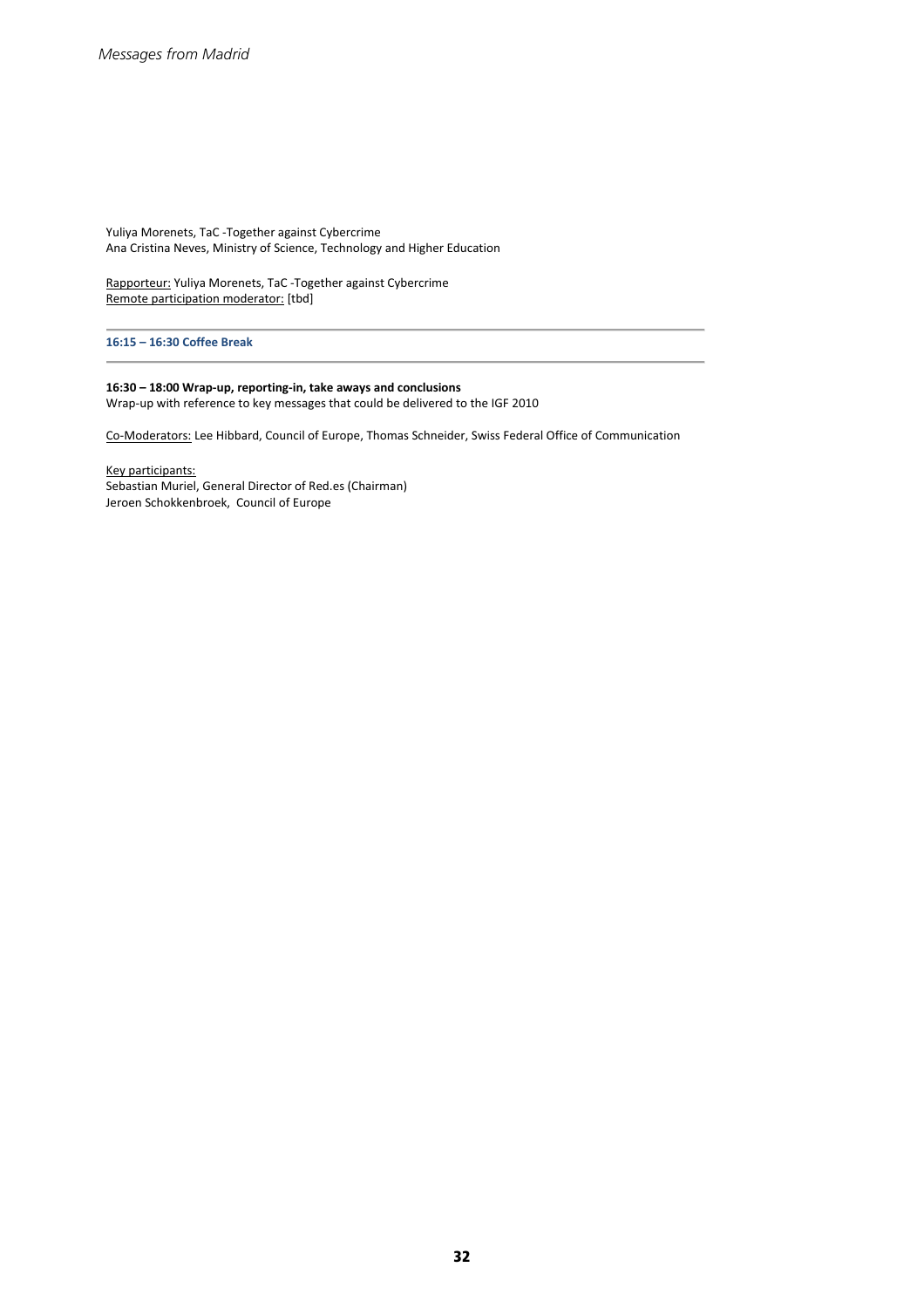

Facts and figures

- 330 registrations
- 291 attendees
- 253 remote participants
- 11 remote hubs in 10 European countries: Azerbaijan, Armenia, Belarus, Bosnia, France (2), Georgia, Moldova, Romania, Serbia, Ukraine